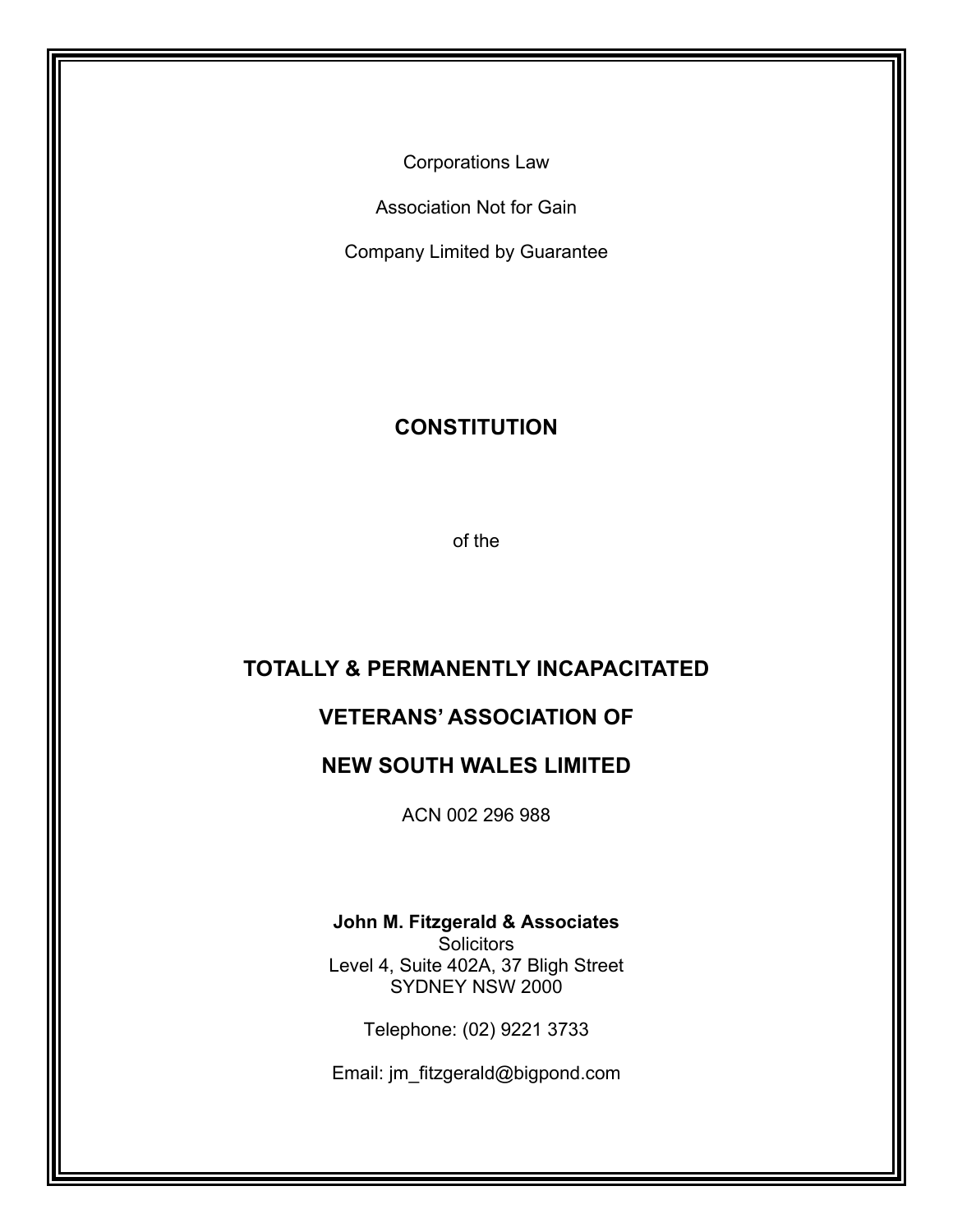# **CONTENTS**

| 1.  |  |
|-----|--|
| 2.  |  |
| 3.  |  |
| 4.  |  |
| 5.  |  |
| 6.  |  |
| 7.  |  |
| 8.  |  |
| 9.  |  |
| 10. |  |
| 11. |  |
| 12. |  |
| 13. |  |
| 14. |  |
| 15. |  |
| 16. |  |
| 17. |  |
| 18. |  |
| 19. |  |
| 20. |  |
| 21. |  |
| 22. |  |
| 23. |  |
| 24. |  |
| 25. |  |
| 26. |  |
| 27. |  |
| 28. |  |
| 29. |  |
| 30. |  |
| 31. |  |
| 32. |  |
| 33. |  |
| 34. |  |
| 35. |  |
| 36. |  |
| 37. |  |
| 38. |  |
| 39. |  |
| 40. |  |
| 41. |  |
| 42. |  |
|     |  |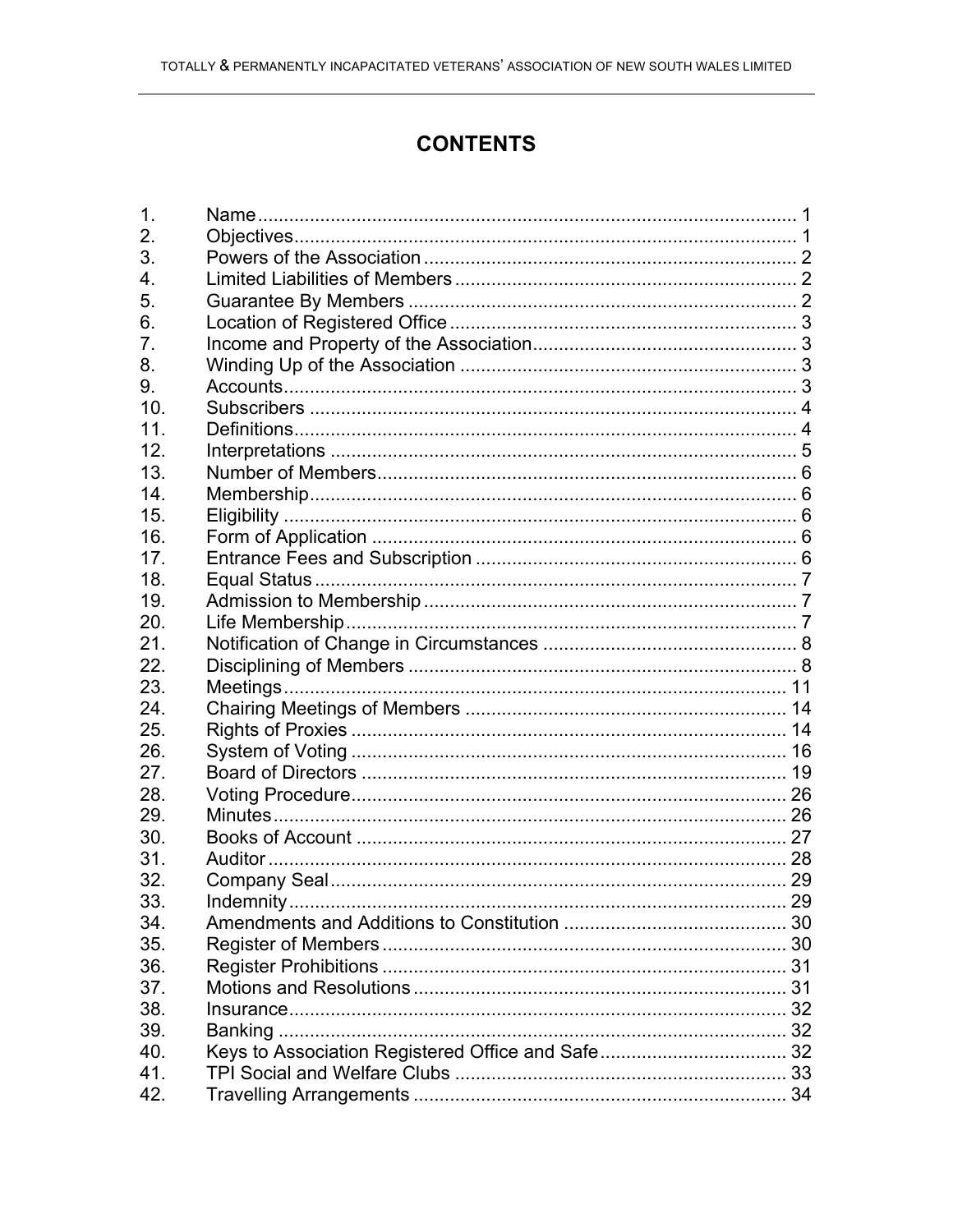### **1. NAME**

The name of the Company will be the TOTALLY AND PERMANENTLY INCAPACITATED VETERANS' ASSOCIATION OF NEW SOUTH WALES LIMITED.

### **2. OBJECTIVES**

The objects for which the Association is established are:

- (1) To raise funds from members by subscriptions or by other means and to apply such funds for safeguarding the interests of and securing just and equitable treatment for its members and their dependants.
- (2) To raise funds by appeals receipt of donations and similar means. Any funds where received for a particular purpose, shall be utilised for such purpose or for purposes as close to that particular purpose as may reasonably be practicable in the circumstances.
- (3) To raise funds by functions, entertainments, competitions, sporting events, collections of goods or moneys or any other means by which an individual may lawfully raise money.
- (4) To acquire, provide, conduct, carry on and manage clubs, club premises, club rooms, hostels, homes, home units, rest and holiday homes, canteens, café and store facilities, transport, magazines and journals, games, sports and other amenities for members or their dependants.
- (5) To form and conduct social and welfare clubs, social welfare and distress funds and auxiliaries.
- (6) To co-operate to such extent as the Board shall deem fit with similar associations in other parts of the Commonwealth of Australia or elsewhere.
- (7) The Association shall be non-political and non-sectarian and shall confine itself to the care, maintenance, welfare and special interests of its members and where considered appropriate their dependants.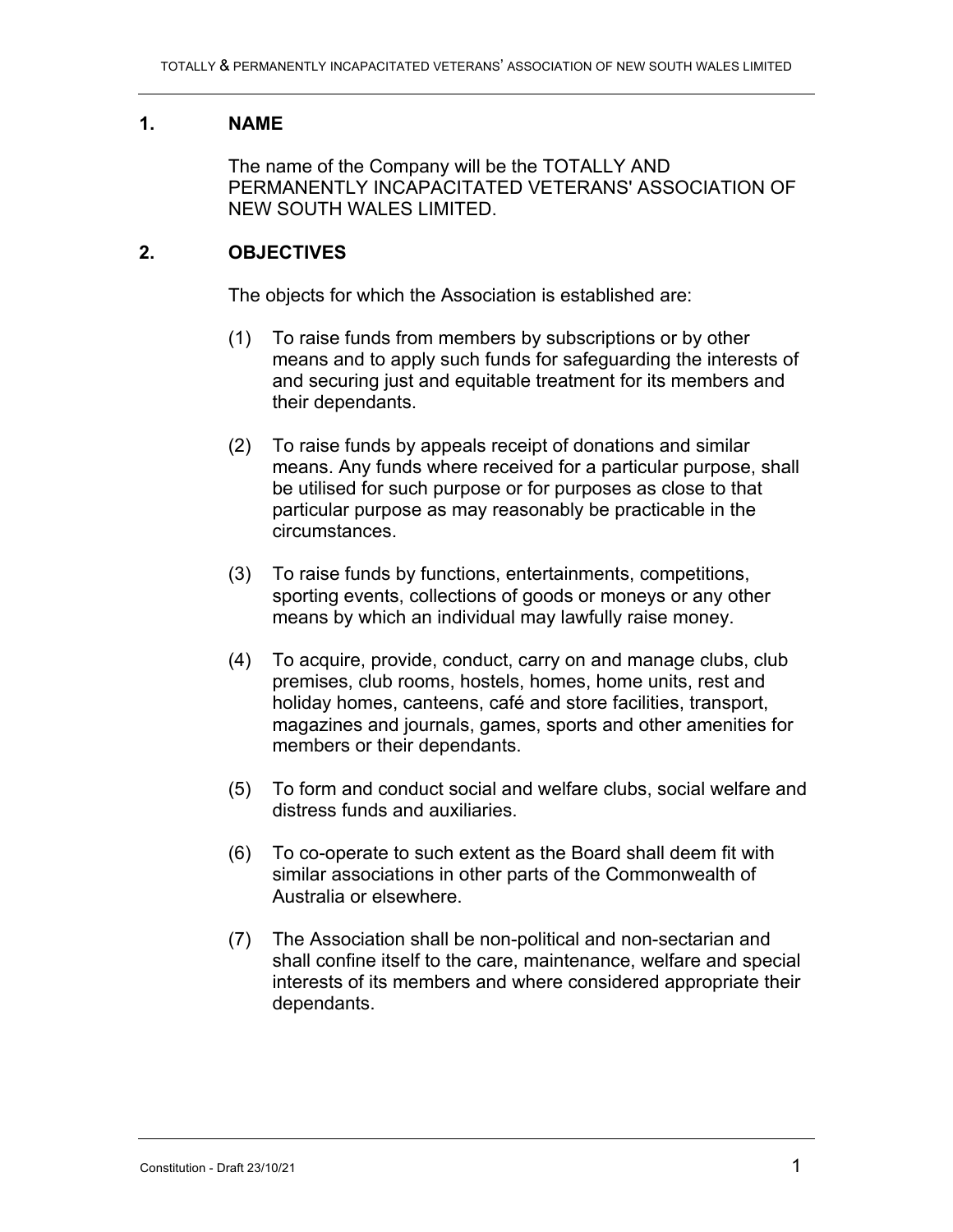- (8) Charitable Registration:
	- (a) The Board shall take such steps to have the Association recognised by the Australian Tax Office as a benevolent organisation and to apply for sales tax exemption or other registration applicable to benevolent organisations.
	- (b) To cause the Association to be registered with the New South Wales State Government under The Charitable Fundraising Act 1981.
- (9) To support (by making donations from the Association's funds or otherwise) and to aid the support of anybody having objectives similar to those of the Association, as permitted by Law.
- (10) To cause the Association to affiliate with the Australian Federation of Totally and Permanently Incapacitated Ex-Servicemen and Women Limited and pay all charges related such affiliation.
- (11) Such other objects as the Board considers appropriate from time to time.

### **3. POWERS OF THE ASSOCIATION**

The Association shall have all the powers of a natural person.

#### **4. LIMITED LIABILITIES OF MEMBERS**

The liabilities of members of the Association are limited.

#### **5. GUARANTEE BY MEMBERS**

Every member of the Association undertakes to contribute to the assets of the Association in the event that same being wound up while he is a member or within one (1) year afterwards for payment of debts and liabilities of the Association contracted before he ceases to be a member and the costs and charges and expenses of winding up and for the adjustments of the rights of the contributories among themselves such amount as may be required not exceeding the amount of five dollars (\$5).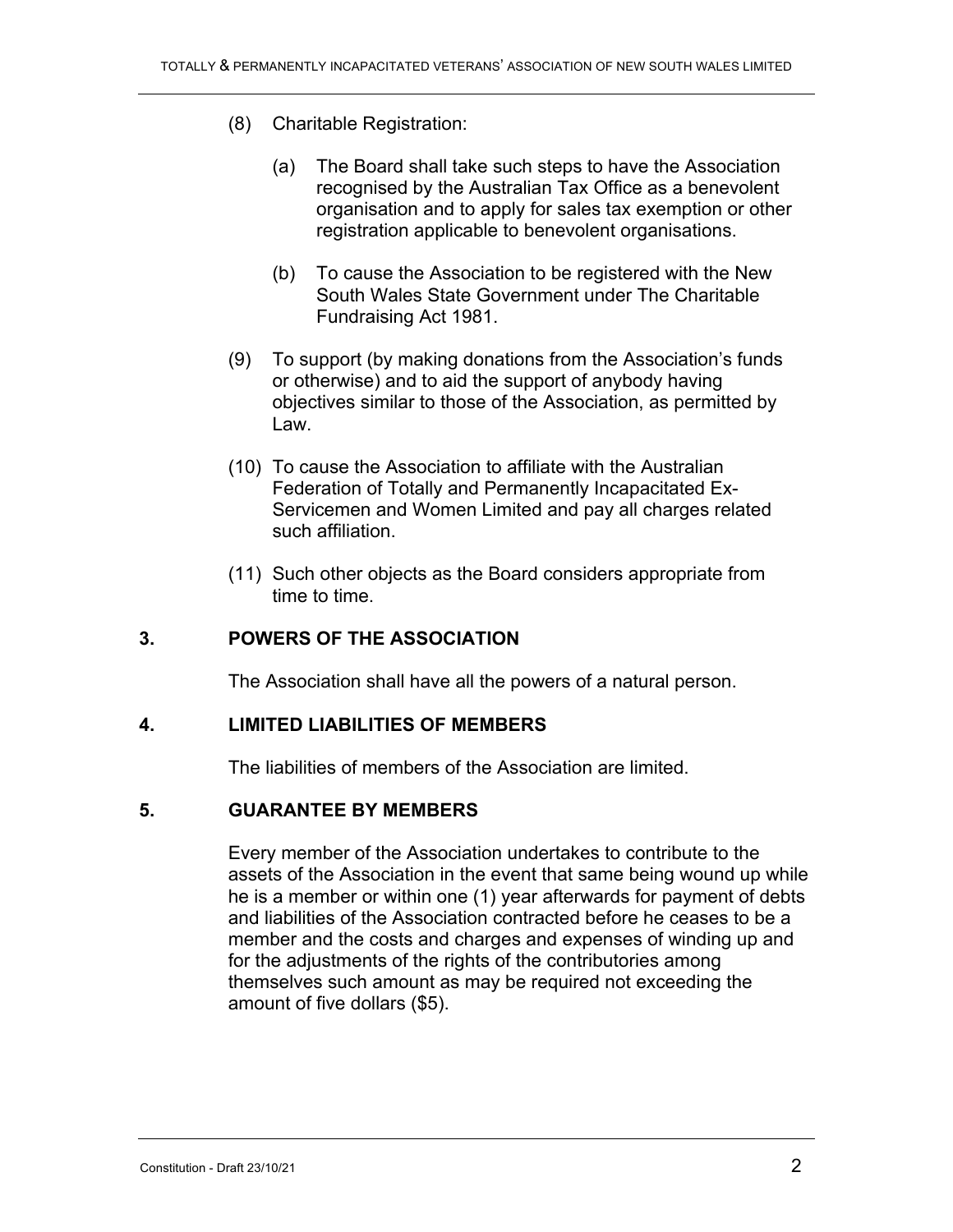### **6. LOCATION OF REGISTERED OFFICE**

The place in New South Wales in which the registered office of the Association is proposed to be situated is Sydney or such other place within the said State as may from time to time be determined.

### **7. INCOME AND PROPERTY OF THE ASSOCIATION**

- (1) The income and property of the Association shall be applied solely towards the promotion of the objectives of the Association and no portion thereof shall be paid or transferred by way of dividend, bonus or otherwise whatsoever by way of profit to the members of the Association.
- (2) Subject to the Law, nothing in this document shall prevent the payment in good faith of reasonable and proper remuneration to any officer or servant of the Association or to any officer or employee of the Association and Board in return for any services actually rendered to the Association or prevent the payment of interest which the Board may think proper and reasonable on money lent or reasonable and proper rent for premises demised or let by any member of the Association.

### **8. WINDING UP OF THE ASSOCIATION**

- (1) The Association shall be dissolved or amalgamated with any kindred organisation in the event of the membership falling to less than thirty six (36) members or upon the vote of seventy five percent (75%) majority of members entitled to attend and vote at a Special General Meeting convened to consider such motion.
- (2) Upon a resolution passed in accordance with (1) above, all assets and funds of the Association on hand, shall, after the payment of all expenses and liabilities, be handed over to such charity or charities which is an organisation approved under Section 78(1)(a) of the Income Tax Assessment Act, as a simple majority of members entitled to attend and vote at a Special General Meeting so convened, or as a subsequent Special General Meeting may decide.

#### **9. ACCOUNTS**

Accounts shall be kept of the sums of money received and expended by the Association and the manner in which such receipts and expenditure takes place and of the property credits and liabilities of the Association. Once at least in every financial year the Accounts of the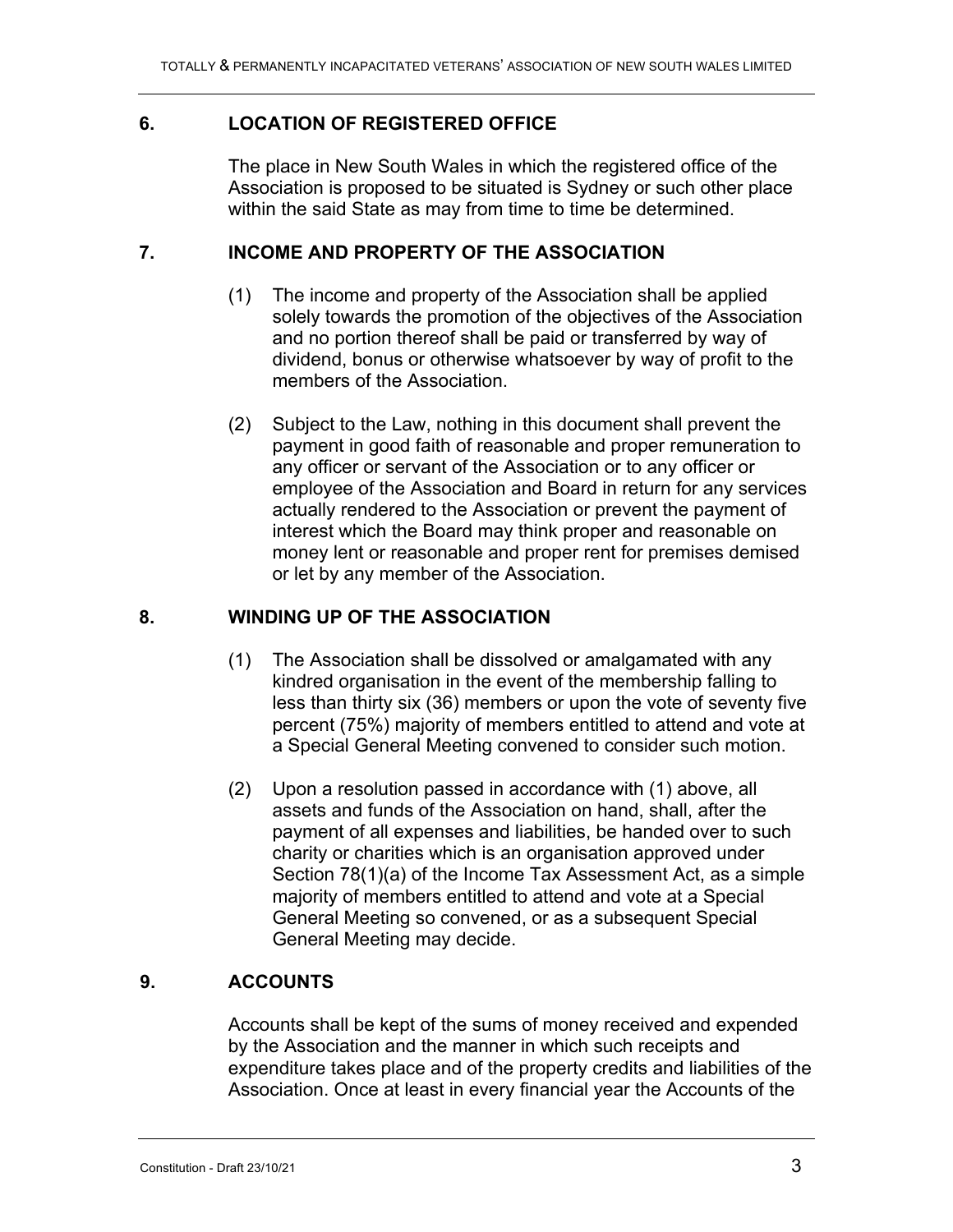Association shall be audited by one or more properly qualified auditors.

#### **10. SUBSCRIBERS**

The full names, addresses and occupations of the subscribers to the Memorandum of Association of the Association upon its incorporation were:

| <b>CECIL ARTHUR SIMPSON</b><br>2 Elm Street, Lugarno                   | <b>War Pensioner</b> |
|------------------------------------------------------------------------|----------------------|
| <b>JAMES SCOTT ARMOUR</b><br>9 Paddington Street, Paddington           | <b>War Pensioner</b> |
| <b>LANCE MAXWELL GORDON</b><br>80 Botany Street, Randwick              | <b>War Pensioner</b> |
| <b>LESLIE HILTON BOWIE</b><br>30 Hewitt Street, Greenacre              | <b>War Pensioner</b> |
| <b>WILLIAM GALVIN</b><br>66 Womerah Avenue, Potts Point                | <b>War Pensioner</b> |
| <b>KENNETH STEPHEN WILLIAM BOWIE</b><br>25 Castlewood Avenue, Cronulla | War Pensioner        |

#### **11. DEFINITIONS**

In this Constitution unless the subject or context requires otherwise:

- (1) "Annual General Meeting" or "AGM" means the general meeting to be called and to be held each year as required by the Law and this Constitution.
- (2) "Association" means the Totally & Permanently Incapacitated Veterans' Association of New South Wales Limited ACN 002 296 988.
- (3) "ASIC" means Australian Securities and Investments Commission.
- (4) "Board" means the Board of Directors as elected in accordance with this Constitution.
- (5) "Director" means a director of the Association.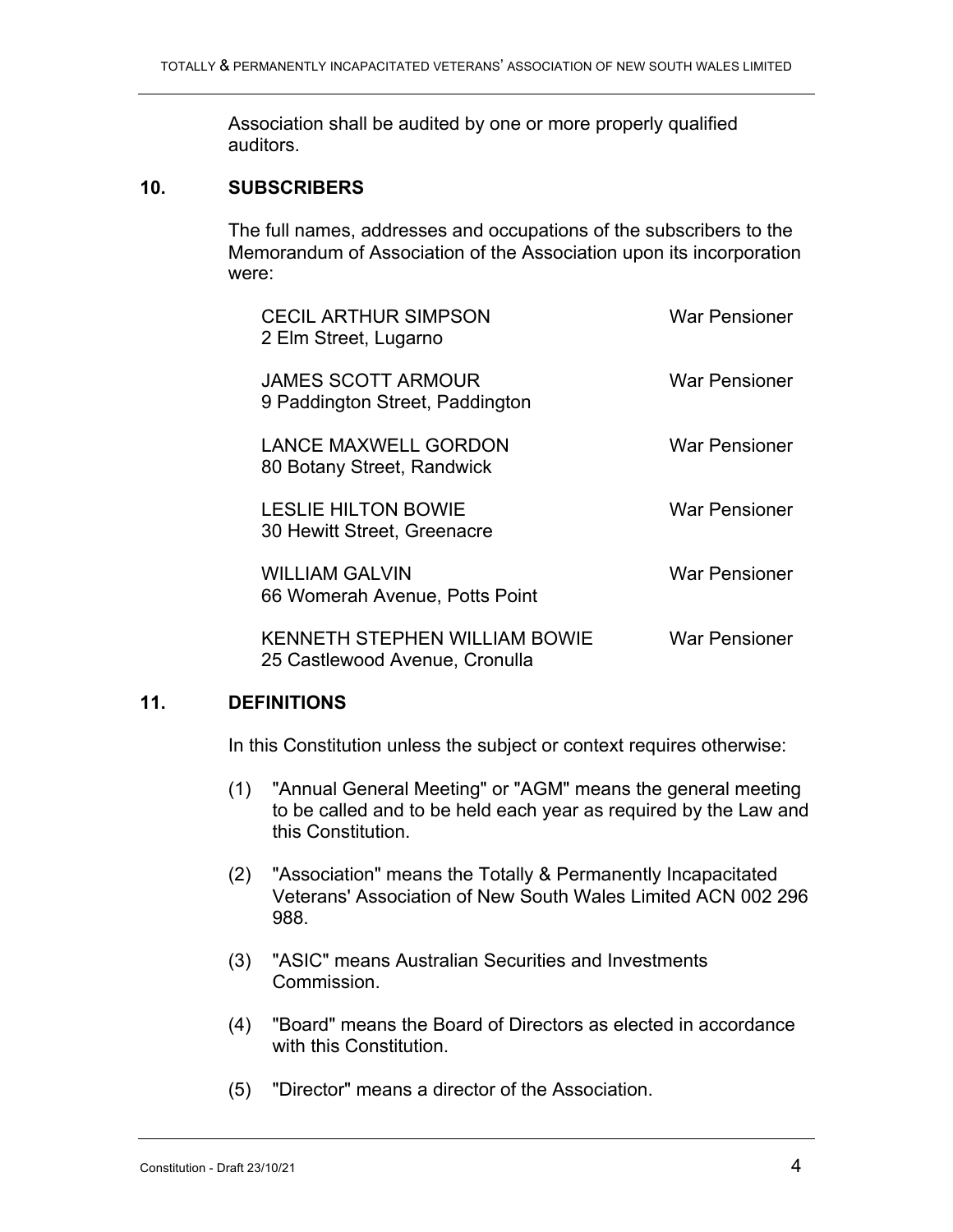- (6) "Electoral Officer" means the person (who is not a member or former member of the Association) appointed by the Board to conduct the annual ballot for the election of the Board.
- (7) "Executive" means the President and the two (2) Vice Presidents of the Association.
- (8) "Financial Member" means a member of the Association who has paid all membership subscription fees or who is a Life Member of the Association.
- (9) "In writing" or "written" include printing, lithography, photography and other modes of reproducing or representing words in visible form.
- (10) "Law" means Corporations Law as amended from time to time.
- (11) "Month" means a calendar month.
- (12) "Monthly General Meeting" means a meeting of members held in accordance with Clause 23(4) of this Constitution.
- (13) "Register" means the Register of Members of the Association kept pursuant to the Law.
- (14) "Salute" means the Official Journal of the Association.
- (15) "Secretary" means the person appointed by the Board to perform the duties as Company Secretary as required by the Law.
- (16) "Standing Orders" means the Standing Orders of the Association for the time being in force, being procedural guidelines for the conduct of Annual General Meetings, Monthly General Meetings and Special General Meetings of members.
- (17) "VEA" means the Veterans' Entitlement Act of 1986 as amended from time to time or any Act passed in substitution for that Act.

#### **12. INTERPRETATIONS**

(1) Except so far as the contrary intention appears in this Constitution, an expression has in this Constitution the same meanings as in the Law.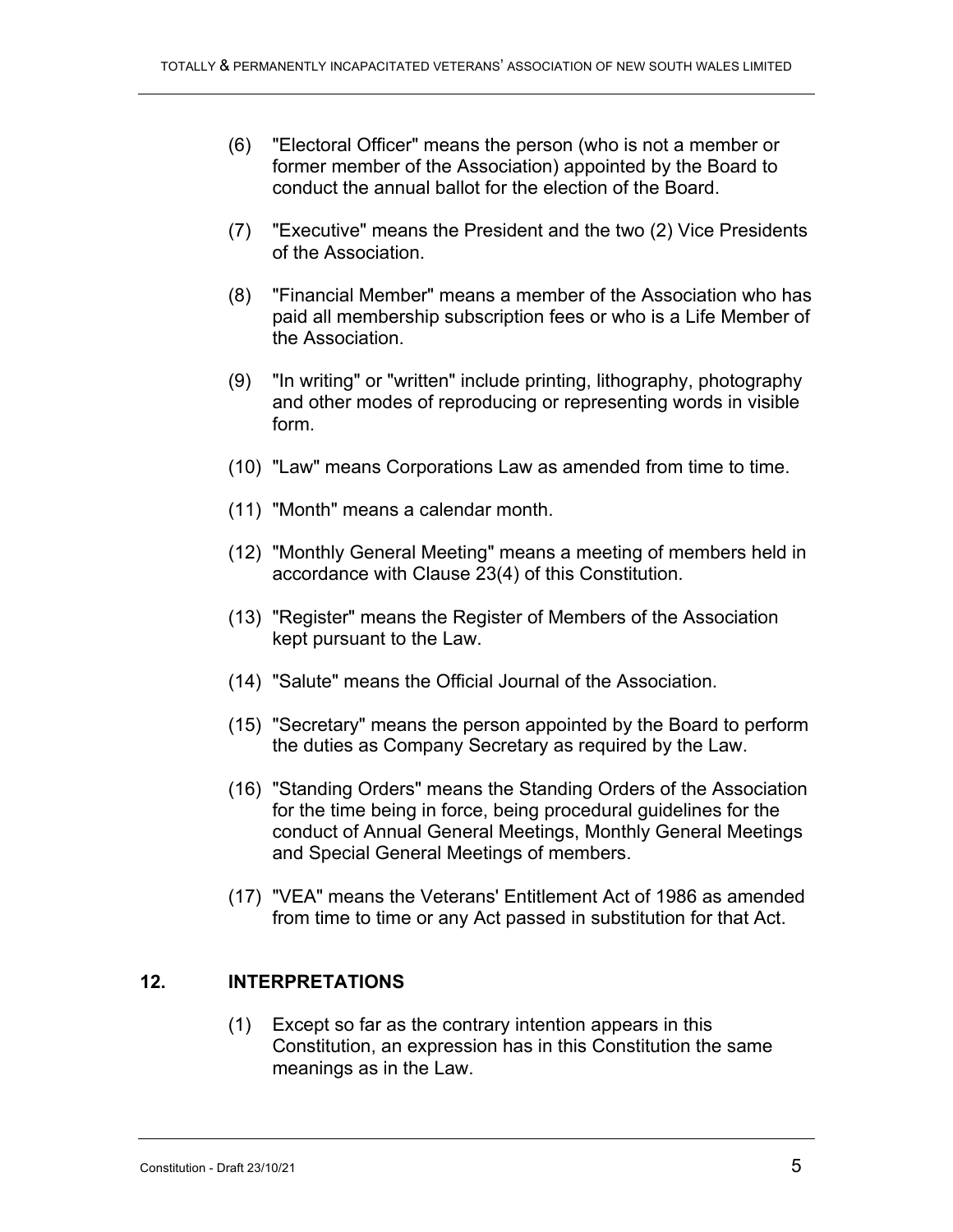- (2) Words importing the masculine gender shall include all genders and vice versa
- (3) Words importing the singular number only include the plural and vice versa.

#### **13. NUMBER OF MEMBERS**

For the purpose of registration but not by way of limitation the number of members of the Association is not to exceed ten thousand (10,000) but the Board may from time to time increase or reduce the said maximum number of members.

#### **14. MEMBERSHIP**

- (1) A subscriber to this Constitution shall become a member of the Association.
- (2) The first members of the Association are the subscribers to the former Memorandum and Articles of Association.

### **15. ELIGIBILITY**

All persons who are in receipt of the Special (TPI) Rate Pension referred to in Section 24 of the Veterans Entitlement Act 1986 (as amended) or the equivalent pension referred to in Section 199 of the Military Rehabilitation and Compensation Act 2004 (as amended) or any Act amending or replacing either Act.

#### **16. FORM OF APPLICATION**

Applications for membership of the Association shall be in writing, must give the full name and address of the applicant, shall be in such form as the Board shall from time to time require and shall be signed by the applicant.

### **17. ENTRANCE FEES AND SUBSCRIPTION**

The entrance fees and subscriptions (annual or otherwise) and other fees or charges payable by members, the amount and the time and manner of payment of such fees or charges and all other matters pertaining thereto not specially provided for shall be such as shall from time to time be prescribed by the Board.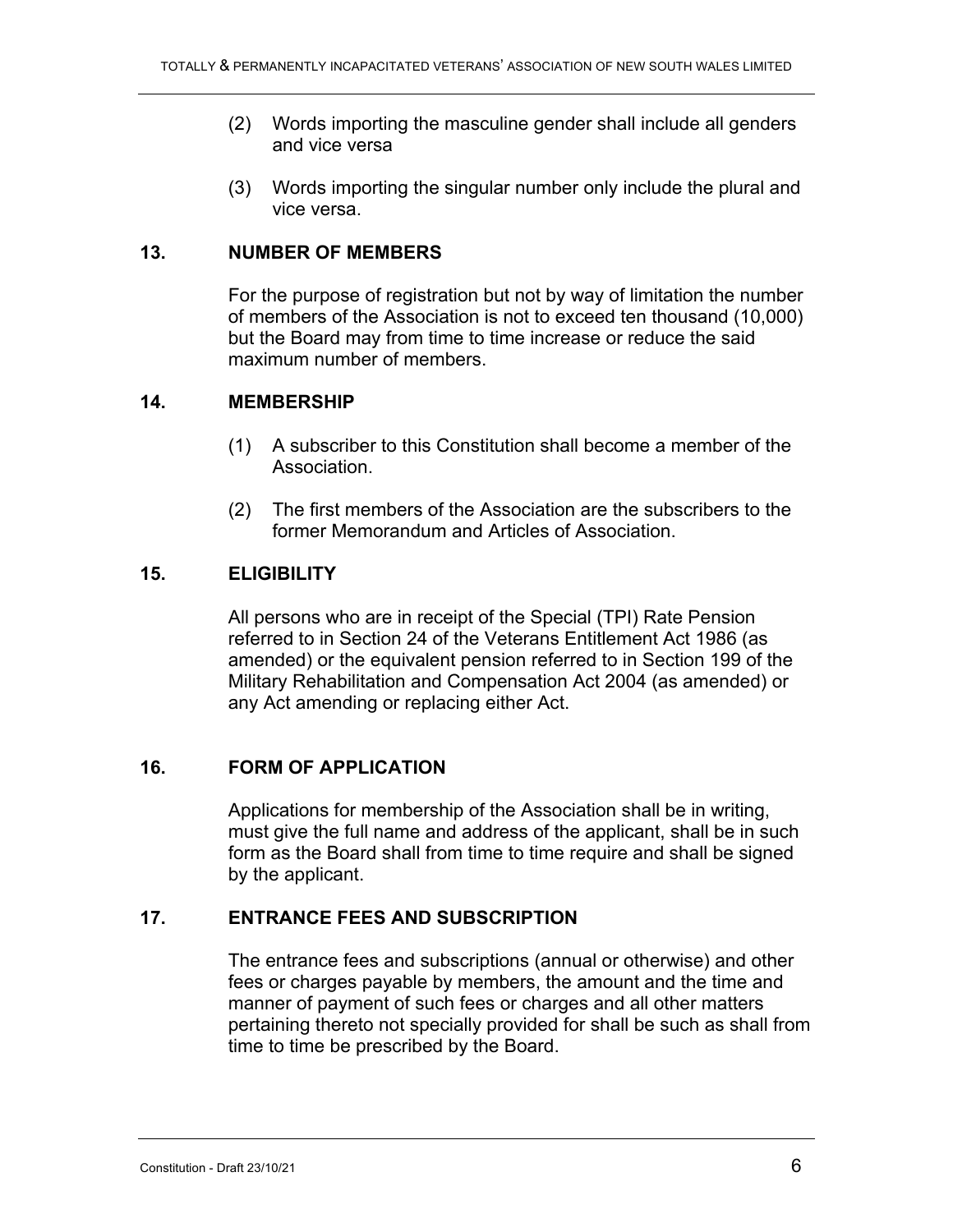### **18. EQUAL STATUS**

All members shall be of equal status In the Association without regard to service or rank or title.

#### **19. ADMISSION TO MEMBERSHIP**

- (1) The Board may reject any application for membership without assigning any reason for such rejection.
- (2) Every person admitted to membership and informed of his admission shall be deemed to agree to pay the entrance fee and annual or other subscriptions and other fees and charges as prescribed by the Board from time to time and to be bound by the Constitution and Standing Orders of the Association from time to time in force. The receipt for payment of the said entrance fee in whole or in part and/or the said subscription in whole or in part shall be conclusive evidence of such agreement. Each member shall on becoming a member provide the Secretary particulars of his address occupation and the name and address of his next-ofkin should those particulars not appear on the Membership Application Form and he shall inform the Secretary of any change of those particulars.
- (3) Every person admitted to the membership of the Association shall be provided with a copy of the Constitution and Standing Orders.

#### **20. LIFE MEMBERSHIP**

- (1) The Board may recommend to members attending a Monthly General Meeting that Life Membership of the Association be granted to a maximum of five (5) Financial Members in any one calendar year each of whom:
	- (a) have held continuous membership of the Association for at least five (5) years and has performed meritorious service to the Association;
	- (b) has had his application is moved and seconded by two (2) financial members of the Association and forwarded to the Secretary before 30 April in the relevant year;
	- (c) has had his meritorious service acknowledged by way of presentation of a Certificate of Appreciation; and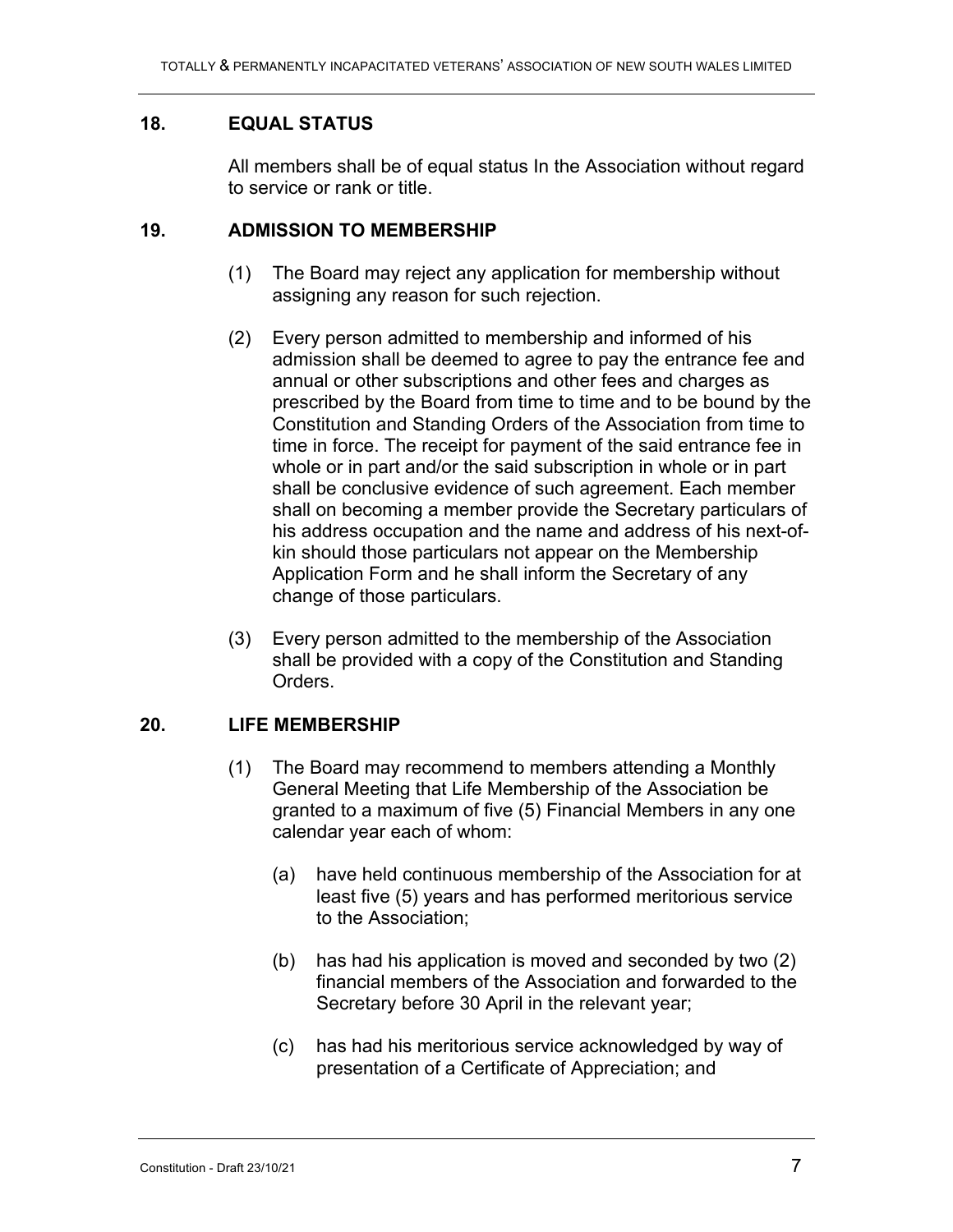- (d) has had his application approved by a majority of the Board at a secret ballot.
- (2) A TPI Social and Welfare Club shall only nominate one (1) member for Life Membership in any one calendar year.
- (3) No member can receive a Certificate of Appreciation and be granted Life Membership in the same financial year
- (4) The Board may, from time to time, appoint persons from outside New South Wales, who are Life Members of TPI Associations in other States and Territories of the Commonwealth of Australia which are affiliated with the Federation of Totally & Permanently Incapacitated Ex-Servicemen and Women Limited, as Honorary Life Members of this Association.

### **21. NOTIFICATION OF CHANGE OF CIRCUMSTANCES**

- (1) Any member of the Association whose Special (TPI) Rate Pension is terminated shall immediately notify the Secretary and he shall automatically cease to be a member unless and until he lodges an appeal under the VEA within the allowable period for appeal: or
- (2) The membership or right to renewal of membership, as the case may be, of any member of the Association who has had his Special (TPI) Rate Pension terminated, and who has appealed, will be automatically terminated in the event that his appeal is unsuccessful.

### **22. DISCIPLINING OF MEMBERS**

- (1) Suspension
	- (a) If any member shall refuse or neglect to comply with the provisions of the Constitution or if any member shall, in the opinion of the Board, be guilty of conduct deemed by the Board to be unbecoming of a member or prejudicial to the interests of the Association, the Board may, after affording such member the opportunity of offering the Board an explanation of his conduct, either verbally or in writing, as the member may decide, suspend the member for not more than twelve (12) months.
	- (b) The member shall have the right of appeal to members meeting in Monthly General Meeting, if such appeal is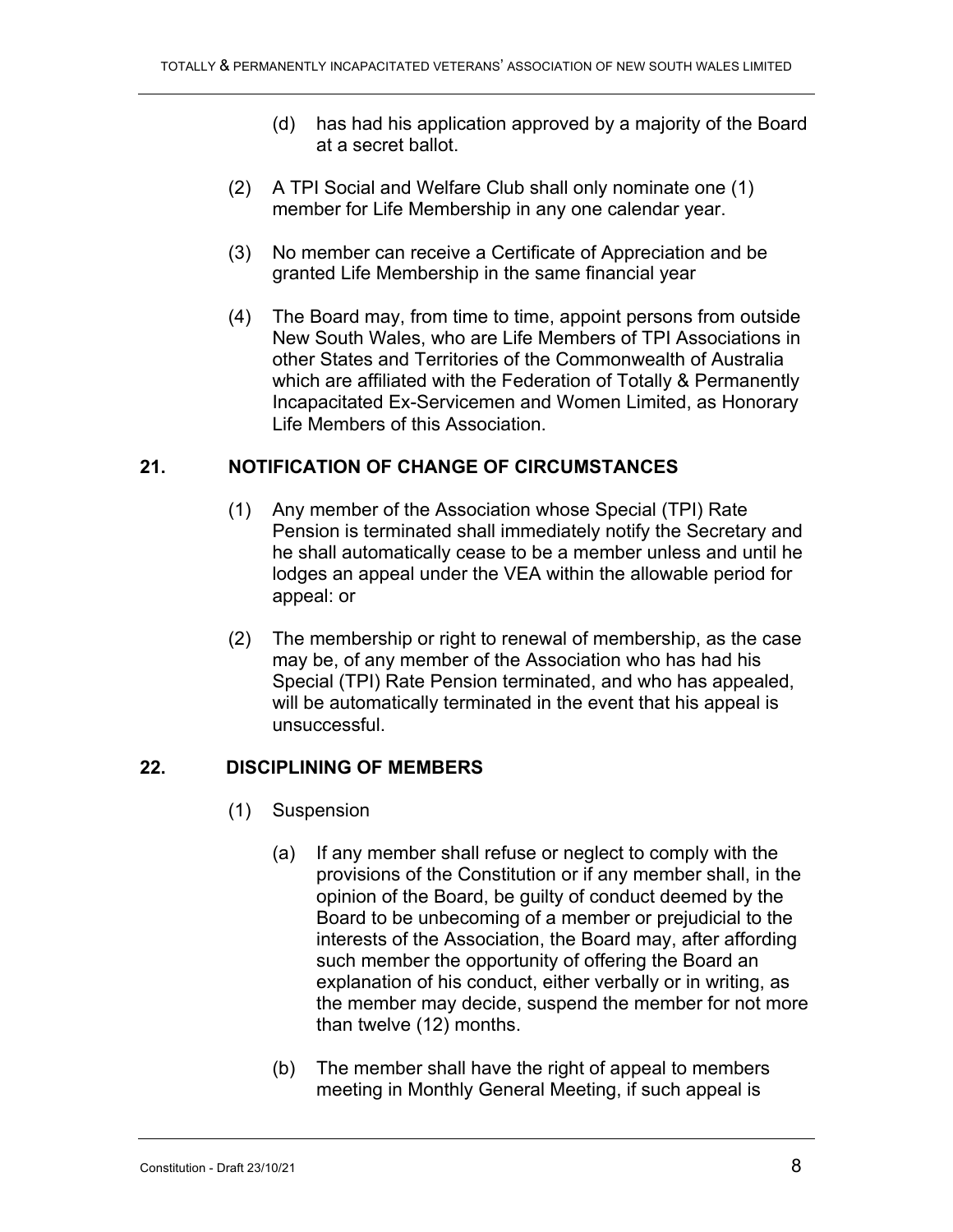lodged in writing with the Secretary within fourteen (14) days of the receipt of notice of his suspension.

- (c) Within 28 days from the date of the receipt of the appeal, the Board will cause to be included on the agenda for the next Monthly General Meeting, the hearing of the appeal, which will be decided by a simple majority voting on the matter.
- (d) Should an appeal fail or the period of suspension be reduced, the suspension will commence on the date the appeal was determined.
- (e) A member whilst under suspension:
	- (i) Is prohibited from:
		- (a) taking part in or attending any meeting, activity or function conducted by the Association;
		- (b) attending the Association's Head Office and rooms;
		- (c) contacting Association staff by telephone or by other means or causing other persons so to do;
	- (ii) shall not be entitled to receive a copy of Salute;
	- (iii) shall not be entitled to perform the duties of a Welfare Officer whether Association or TPI Social and Welfare Club appointed, during the term of his suspension;
	- (iv) shall not be permitted to be appointed as the prox of another member.
- (5) Suspension From a Meeting
	- (a) Notwithstanding anything in 1(a) above, where a member at a general meeting has, by virtue of his actions or remarks caused offence to the Chair or the members present or disrupted the meeting, that member may be required by:
		- (i) the Chairman of the meeting; or
		- (ii) the members present by way of simple resolution;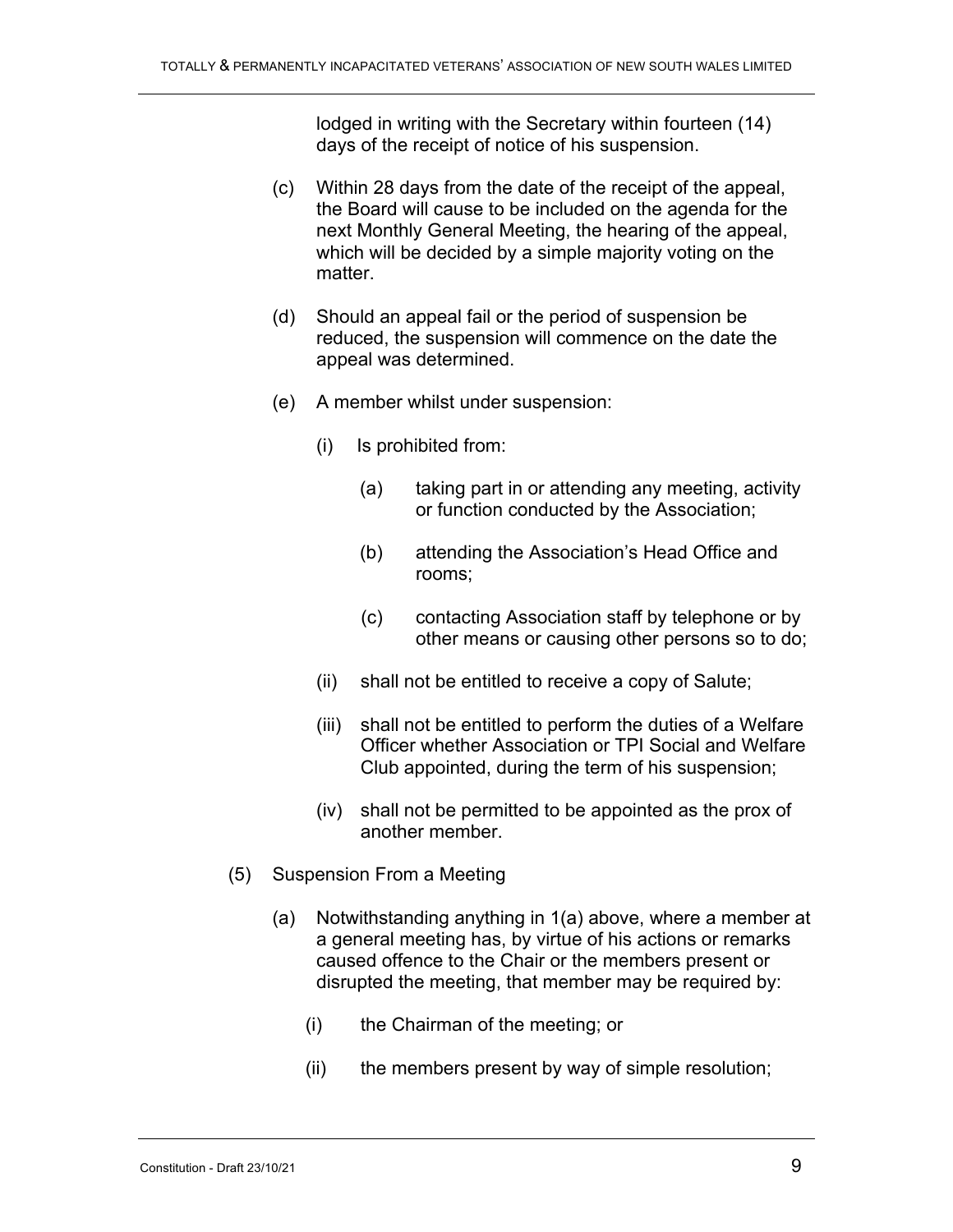to apologise to the Chair and/or the meeting and withdraw his remarks and desist from causing further disturbance.

- (b) Should the member fail to acknowledge the request of the Chair or the members' resolution, the member may be suspended for the rest of that and any adjournment of the meeting and shall thereupon remove himself from the meeting.
- (c) If, following the suspension of a member, there is a walkout of members, and as a result a quorum for a meeting no longer exists, the meeting will continue as though a quorum existed as at the beginning of the meeting.
- (6) Expulsion
	- (a) A member may be expelled from membership of the Association by the Board, if in the opinion of the Board, after affording such member an opportunity of offering the Board an explanation of his conduct, either verbally or in writing (as the member may decide), the conduct of such member is detrimental to the best interests of the Association.
	- (b) Such expulsion shall not be effective unless it is confirmed at a Special General Meeting convened to consider the expulsion.
	- (c) Such Special General Meeting shall be held within a period of one (1) month from the date members receive notice of the Special General Meeting, which may be included in Salute.
	- (d) At such Special General Meeting the member whose expulsion is under consideration shall be allowed to offer an explanation of his conduct, either verbally or in writing, at the option of such member.
	- (e) The voting at such Special General Meeting shall be by ballot.
	- (f) The Board shall have the power to exclude such member from participation in the affairs of the Association until such Special General Meeting is held.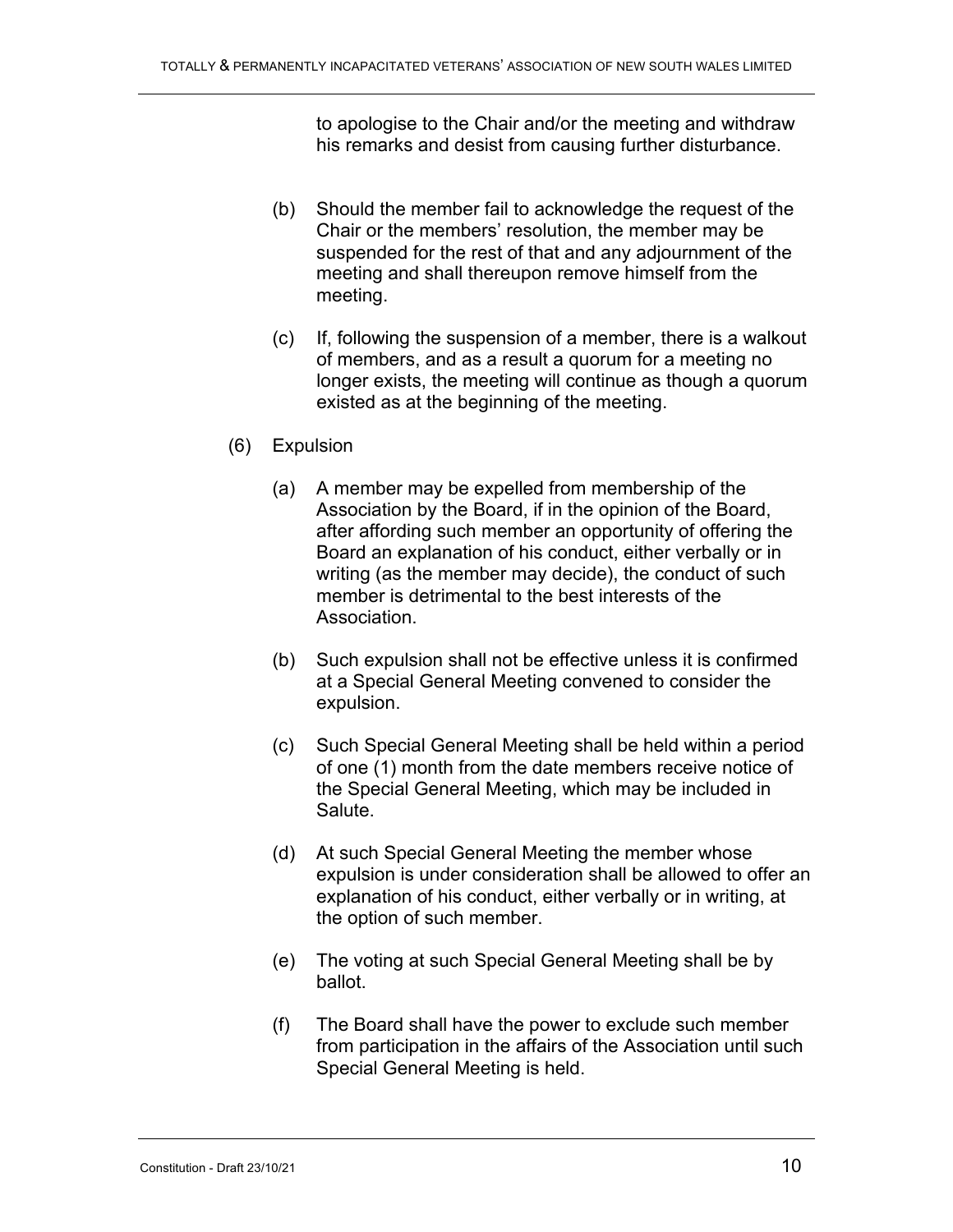### **23. MEETINGS**

- (1) There will be four classes of General Meetings:
	- (a) Annual General Meeting;
	- (b) Special General Meeting;
	- (c) Monthly General Meeting; and
	- (d) Members' Requisitioned General Meeting.
- (7) Annual General Meeting (AGM)
	- (a) The AGM will be held not later than the fourth Tuesday in October in each year at such a place, time and date as prescribed by the Board. At least twenty one (21) days' notice of the meeting must be given to all members eligible to attend and vote.
	- (b) The business to be conducted at an AGM shall include:
		- (i) the consideration of the Annual Financial Report, Directors' Report, and the Auditor's Report;
		- (ii) declaration of the poll for election of Directors;
		- (iii) the fixing of the Auditor's remuneration;
		- (iv) reasonable question time for members to ask questions about or make comments on the management of the Association;
		- (v) if the Association's auditor or their representative is at the meeting, reasonable question time for members to ask the auditor or their representative questions relevant to the conduct of the audit and the preparation and content of the auditor's report;
		- (vi) business of which due notice has been given;
		- (vii) election of solicitors; and
		- (viii) presentation of Life Memberships and Certificates of Appreciation.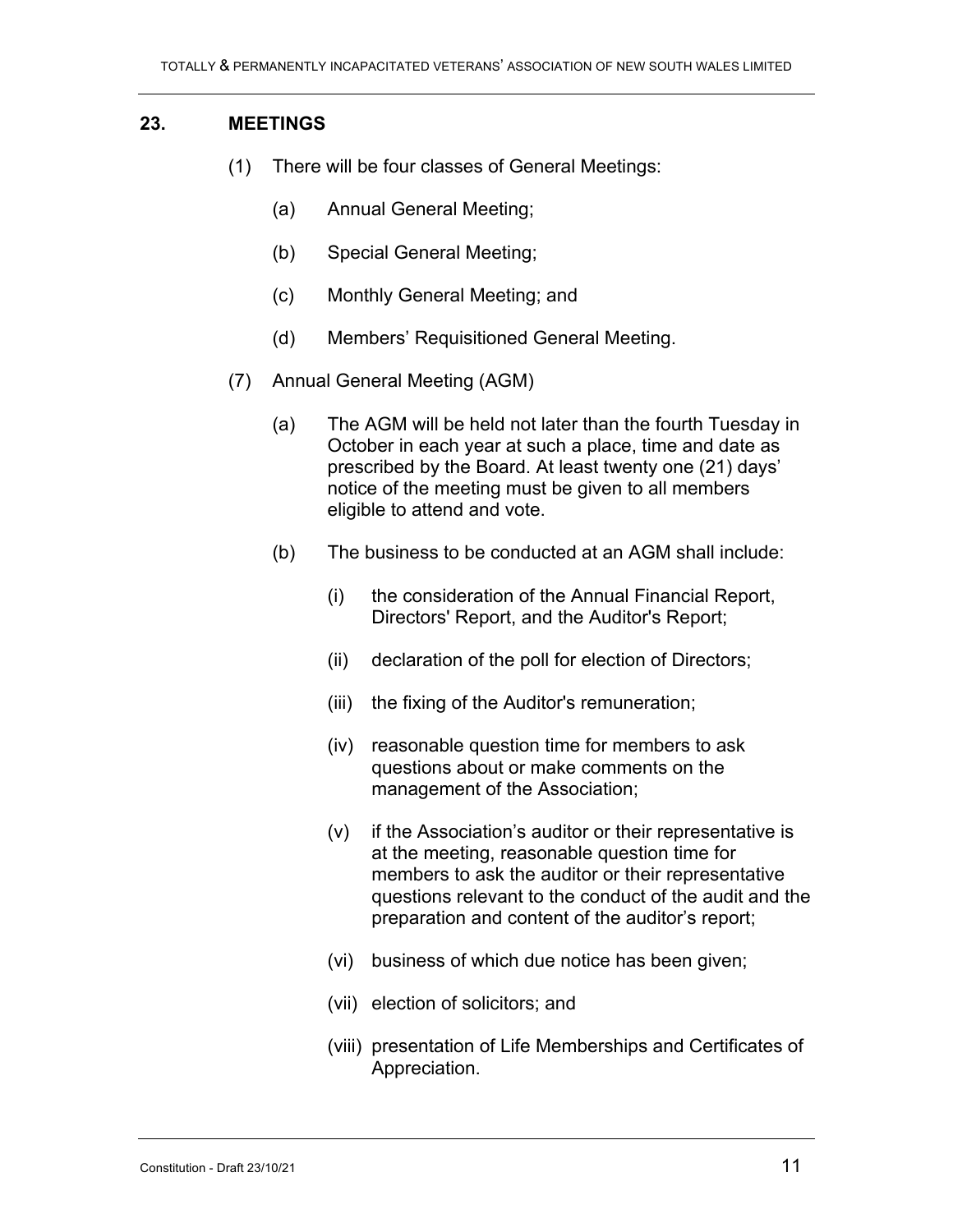- (8) Special General Meetings
	- (a) A Special General Meeting, may be called by the Board stating the date, place and time of the meeting, and the general nature of the meeting's business and if a special resolution is to be proposed at the meeting, stating an intention to propose the special resolution and the wording of the resolution.
	- (b) only the business for which a Special General Meeting has been called can be discussed at that meeting.
- (9) Monthly General Meeting

The Board will cause to call a Monthly General Meeting on the fourth Tuesday of each month with the exception of the month of December, having given notice in the Salute to each member entitled to attend and vote at General Meetings stating the date, place and time the meeting is to be held.

- (10) Members' Requisitioned General Meetings
	- (a) The Directors, having received a Member's request in writing (not required to be in one document but each document shall have identical wording) setting out the wording of a proposal resolution or resolutions signed by members with at least five percent (5%) of the votes that may be cast at the meeting or by a minimum of one hundred (100) financial members of the Association, shall, within twenty one (21) days of the receipt of the request call a Special General Meeting to consider the motion(s) as detailed in the request, such meeting to be held within two (2) months after the request is given to the Association.
	- (b) Failure of Directors to call a Members Requisitioned General Meeting
		- (i) Members with more than fifty percent (50%) of the votes of all members who make a request under Clause 23(5)(a) may convene a Special General Meeting if the directors do not do so within twenty one (21) days after the request is given to the Association;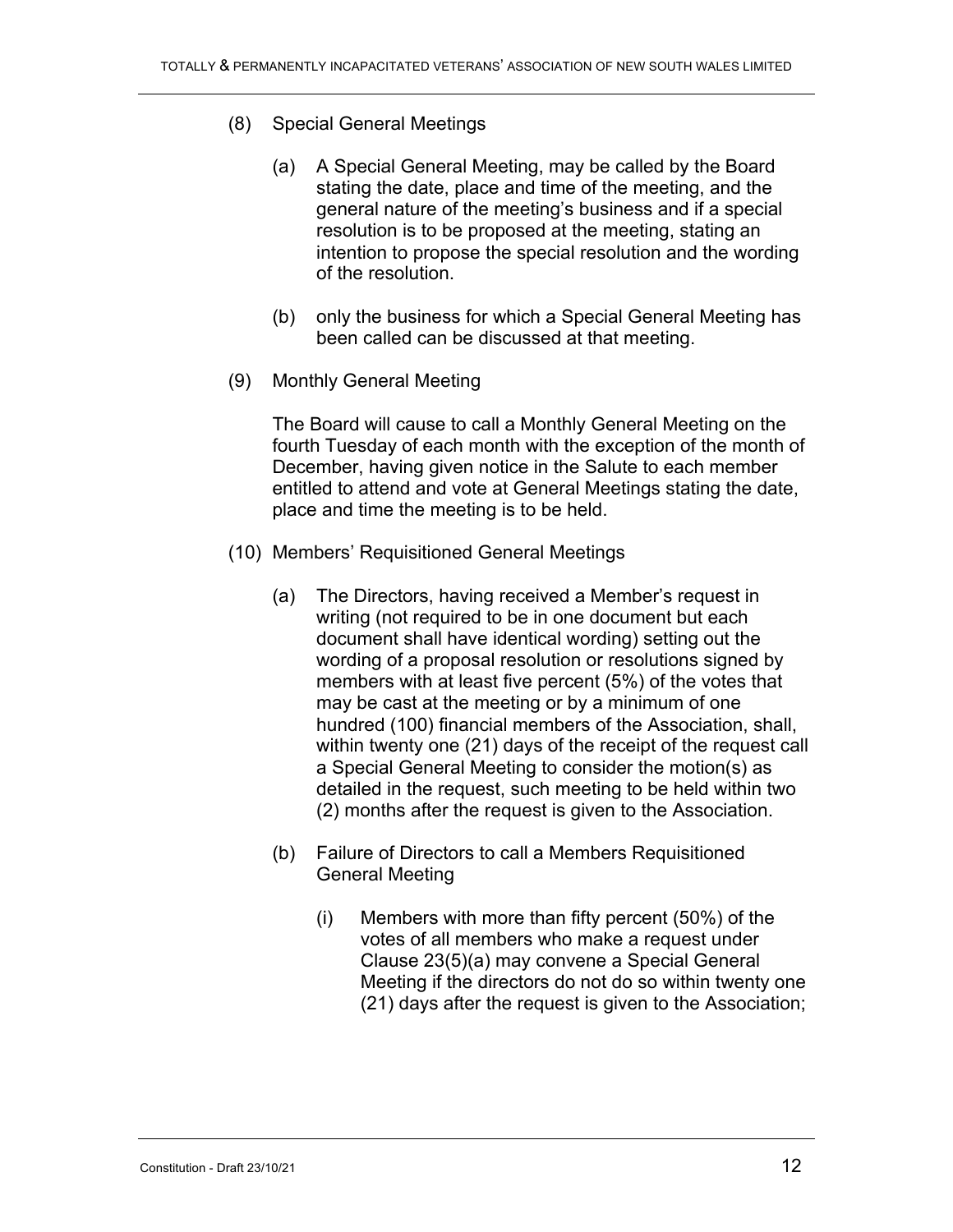(ii) Procedure for calling meeting

The meeting must be called in the same way - so far as possible - in which general meetings of the Association may be called. The meeting must not be held later than three (3) months after the request is given to the Association.

- (11) Notice of General Meetings
	- (a) Every member entitled to attend and vote at a General Meeting must be given at least twenty one (21) days notice of such a meeting stating the date, time and place the meeting will be held;
	- (b) A notice may be given to a member;
		- (i) Personally;
		- (ii) by sending it by post to the address of the member in the Register of Members or the alternative address (if any) nominated by the member; or
		- (iii) by sending it to a fax number or electronic address (if any) nominated by the member;
	- (c) A notice sent by post is taken to be given three (3) working days after it is posted.
	- (d) A notice sent by fax, or other electronic means, is taken to be given on the first business day after it was sent.
	- (e) Any member of the Association who is entitled to attend and cast a vote at general meetings of the Association's members may appoint a person (who must be a member) as the member's proxy to attend and vote for the member at the meeting.
- (12) Quorum
	- (a) The quorum for General Meetings (other than a Members' Requisitioned General Meeting) shall be thirty (30) members present, all of whom must be entitled to attend and vote.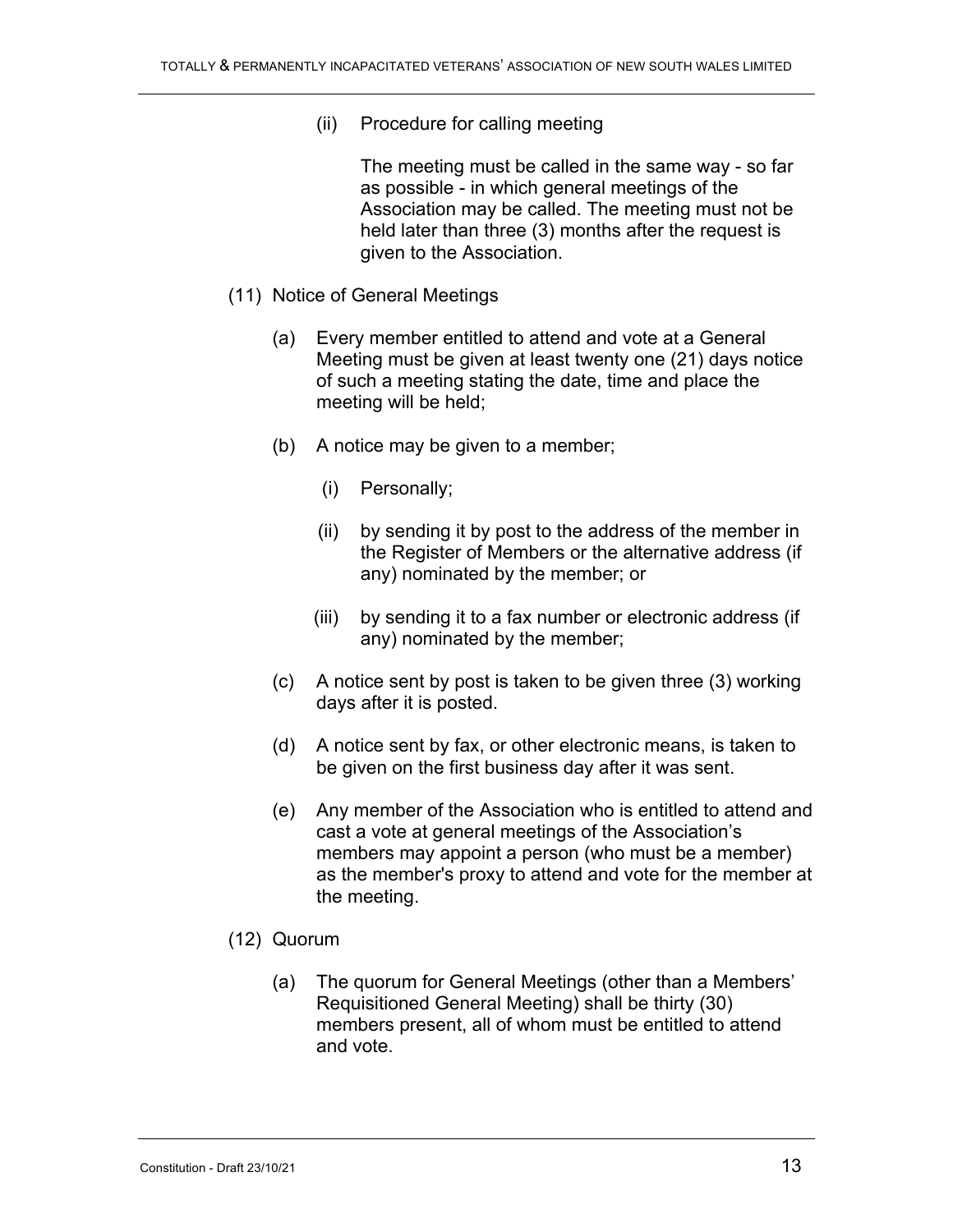- (b) A quorum for a Members' Requisitioned General Meeting shall be the number of members eligible to attend and vote who are present;
- (c) Proxy appointments will not be counted toward the number required for a quorum under (a) or (b) above;
- (d) A meeting of the Association's members (other than a Monthly General Meeting) that does not have a quorum present within thirty (30) minutes after the time for the meeting set out in the notice of meeting is adjoined to the date, time and place specified by the Chairman of the meeting; and
- (e) If no quorum is present at the resumed meeting or at a Monthly General Meeting within thirty (30) minutes after the time for the meeting, the meeting is dissolved.

### **24. CHAIRING MEETINGS OF MEMBERS**

The President, if present, will occupy the chair at all General Meetings of members or in his absence the Senior Vice President or in his absence the Junior Vice President. In the absence of a Vice President, the members present will elect a chairman.

### **25. RIGHTS OF PROXIES**

- (1) A proxy appointed to attend and vote for a member has the same rights as the member:
	- (a) to speak at the meeting;
	- (b) to vote (but only to the extent allowed by the appointment); and
	- (c) join in a demand for a poll.
- (2) Proxy's Right To Vote

A proxy is not entitled to vote on a show of hands.

(3) Effect Of Member's Presence On Proxy's Authority

A member, appointing a proxy, who attends the meeting, suspends the proxy's authority to speak, so long as the member is present at the meeting.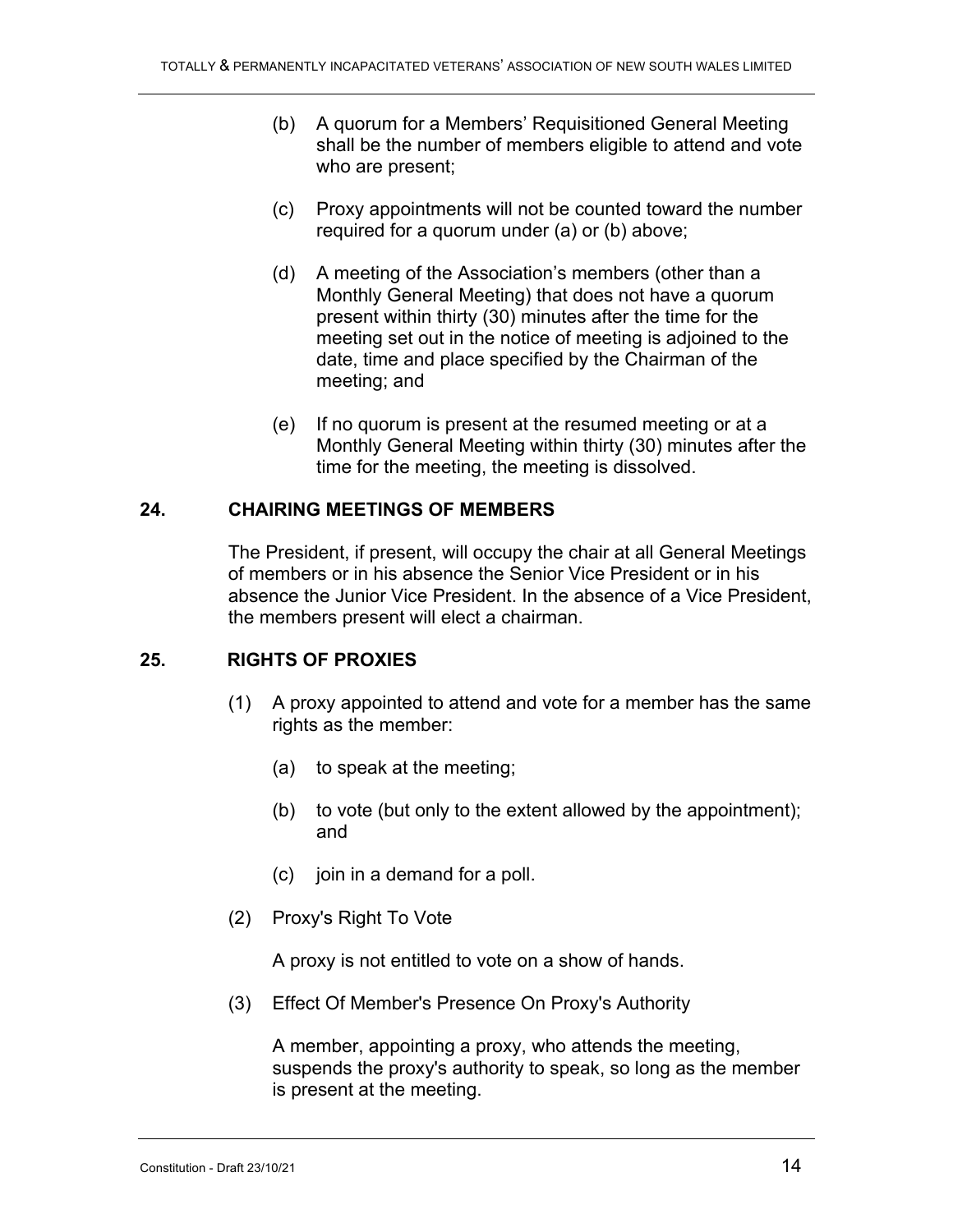- (4) Appointing a Proxy
	- (a) The appointment of a proxy is valid if it is signed by the member of the Association making the appointment and contains the following information:
		- (i) the member's name and address and Badge Number (optional);
		- (ii) the Association's name;
		- (iii) the proxy's name and Badge Number (optional) or the name of the office held by the proxy;
		- (iv) the meeting at which the appointment may be used.

An appointment may be a standing one.

- (5) How a Proxy Must Vote
	- (a) The appointment of a proxy may state the way in which the proxy is to vote on a particular resolution;
	- (b) A proxy can only vote on a poll;
- (6) Proxy Documents

Unless the Association has received written notice of the matter before the start or resumption of the meeting at which the proxy votes, a vote cast by the proxy will be valid even if, before the proxy votes:

- (a) the appointing member dies;
- (b) the member is mentally incapacitated;
- (c) the member revokes the proxy's appointment; or
- (d) the member revokes the authority under which a third party appointed the proxy.
- (7) Prohibition

A member, under suspension, is prohibited from exercising the appointment of a proxy for the period of his suspension.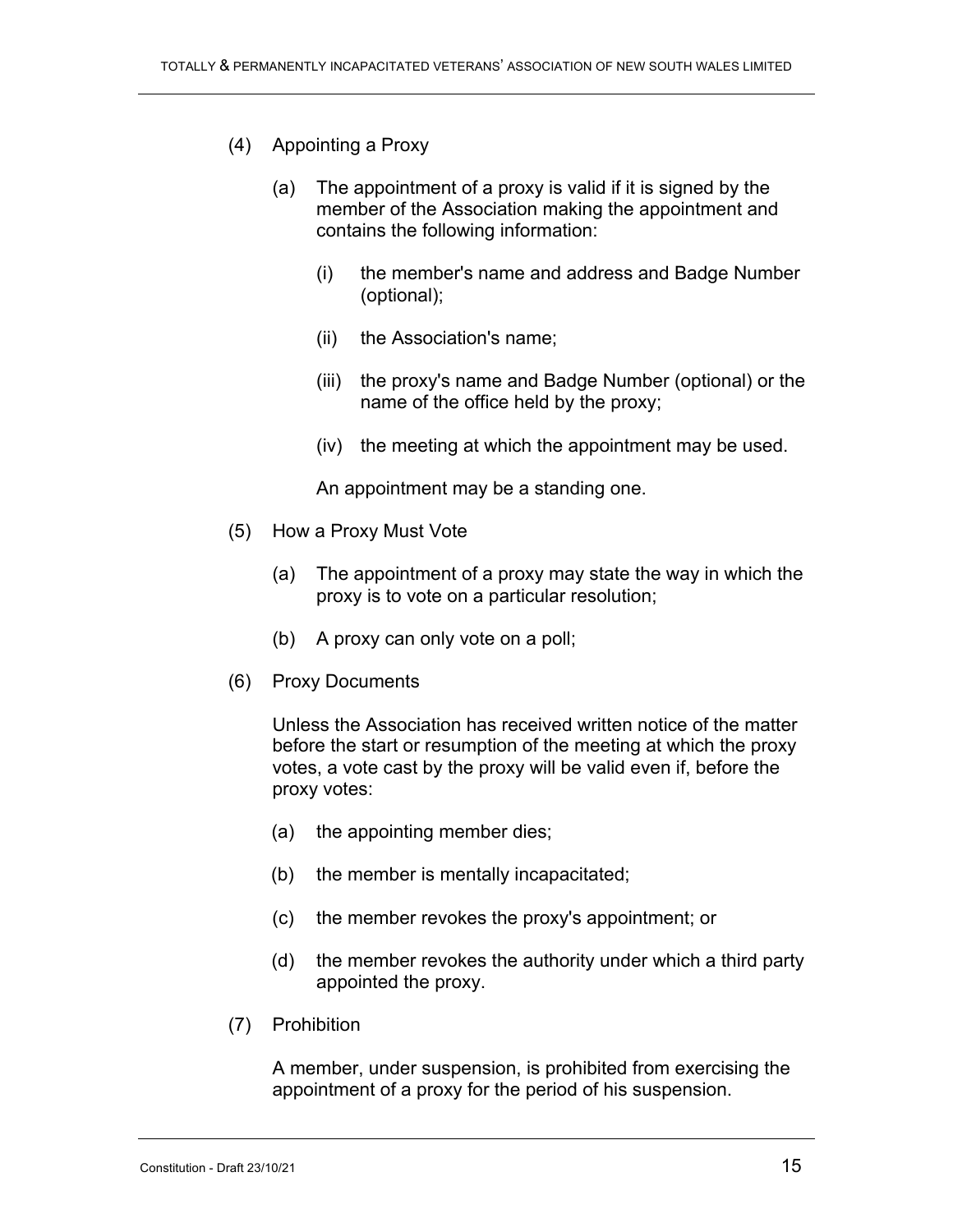### **26. SYSTEM OF VOTING**

(1) Election of Other Than First Board of Directors

The members shall elect annually, a President, two (2) Vice Presidents and six (6) other Directors who shall from the Board of Directors from the members eligible to be nominated.

- (2) The election of the Board of Directors will be by means of a preferential system of voting.
- (3) Election of Directors' Procedure
	- (a) The Electoral Officer shall conduct a draw (in the presence of interested members at time, date and place as determined by the Electoral Officer) to determine the positions of the candidates' names on the ballot paper.
	- (b) A separate draw shall be conducted for each of the three (3) ballots for President, Vice President and Directors.
	- (c) Candidates' statements (after verification) and photographs shall be reproduced uniformly in Salute and in alphabetical sequence by surname but the Electoral Officer shall have the discretion to position those statements and photographs in accordance with the reasonable requirements of printing.
	- (d) Profile statements of candidates must be limited to sixty (60) words or less. Should a candidate's profile consist of greater than sixty (60) words, it will be returned to him at his postal address, for prompt correction. If not corrected and returned to the Secretary in good time for submission to the printer, only the candidate's name and photograph (if provided) will be published.
- (4) Scrutineers

A candidate may appoint (in writing) one (1) person to represent him during the counting of the ballot papers. A candidate may not be appointed as a scrutineer. Only one (1) scrutineer for each candidate is permitted to be in attendance at the count. A scrutineer is not permitted to touch any ballot papers, envelopes or other ballot material. A scrutineer may draw the attention of the Electoral Officer to a ballot paper he wishes to question and the Electoral Officer will make a ruling on the matter. The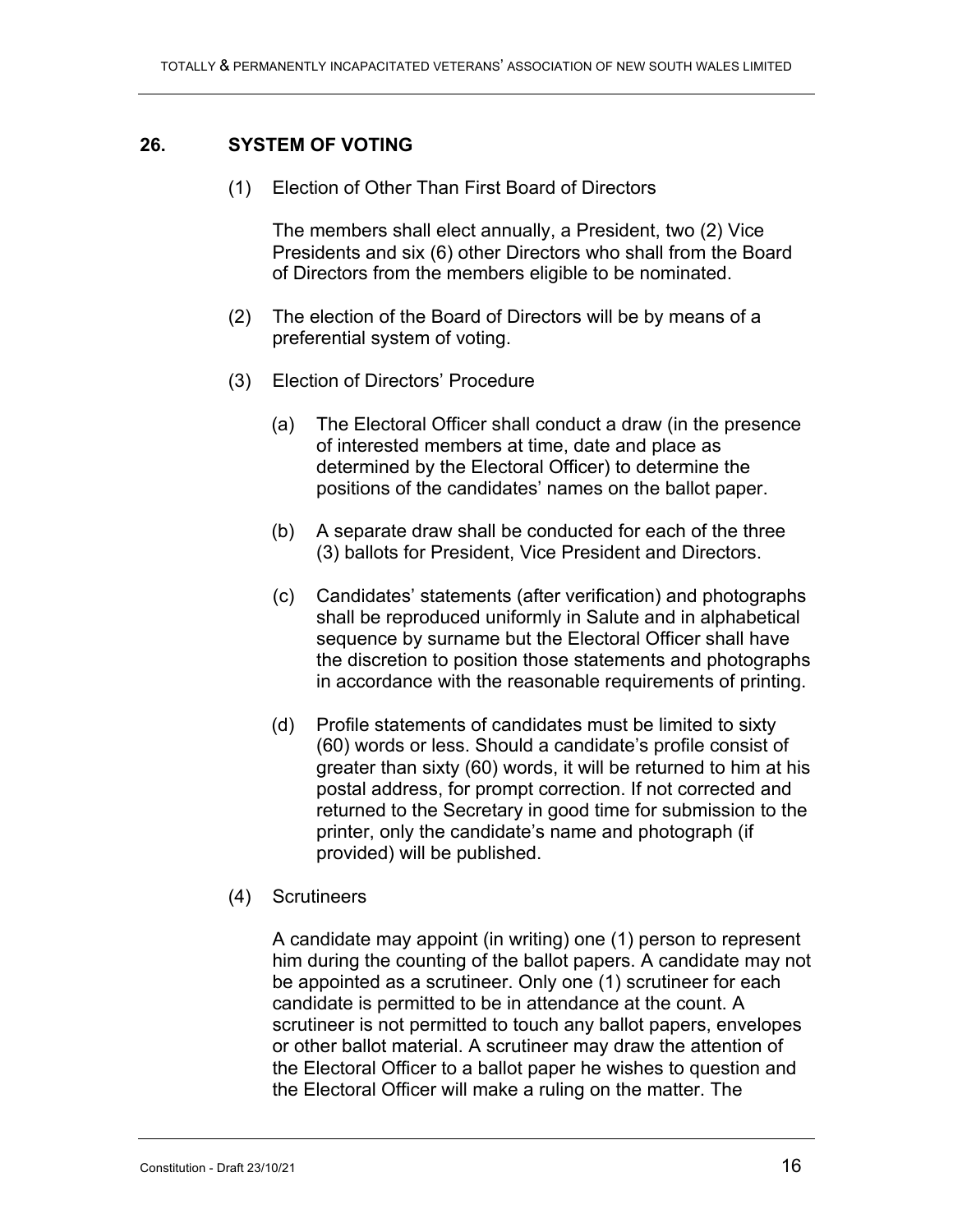Electoral Officer's decision will be final. The Electoral Officer shall have the right to eject ant scrutineer, who, in his opinion, is wilfully delaying or obstructing the electoral process. The Electoral Officer shall not delay his processes due to the nonattendance of scrutineers.

(5) Formality of Votes

Each of the three (3) ballots will be considered separately as to the formality of the vote.

(6) Senior and Junior Vice Presidents

The candidate polling the greatest number of votes for Vice President will be declared the Senior Vice President and the candidate polling the second greatest number of votes will be declared the Junior Vice President.

- (7) Voting
	- (a) Subject to approval by the Board, voting shall be conducted by a means and in the time frame as recommended by the Electoral Officer from time to time including postal and/or electronic voting. Any such recommendation, if approved by the Board, shall prevail over anything to the contrary in this Constitution.
	- (b) Where electronic voting is to be used the Electoral Officer shall make available an alternative means of voting for members who are unable to vote electronically.
- (8) Election Timetable

The election will close 12.00 noon on the eighth  $(8<sup>th</sup>)$  day prior to the AGM. If the eighth day falls on either a Saturday, Sunday or Public Holiday, the closing time and date will be 9.00 am on the next business day. Envelopes received after that time will not be admitted. The Electoral Officer will take all steps necessary to ensure the timely completion of the election in advance of the AGM.

(9) Nominations for Election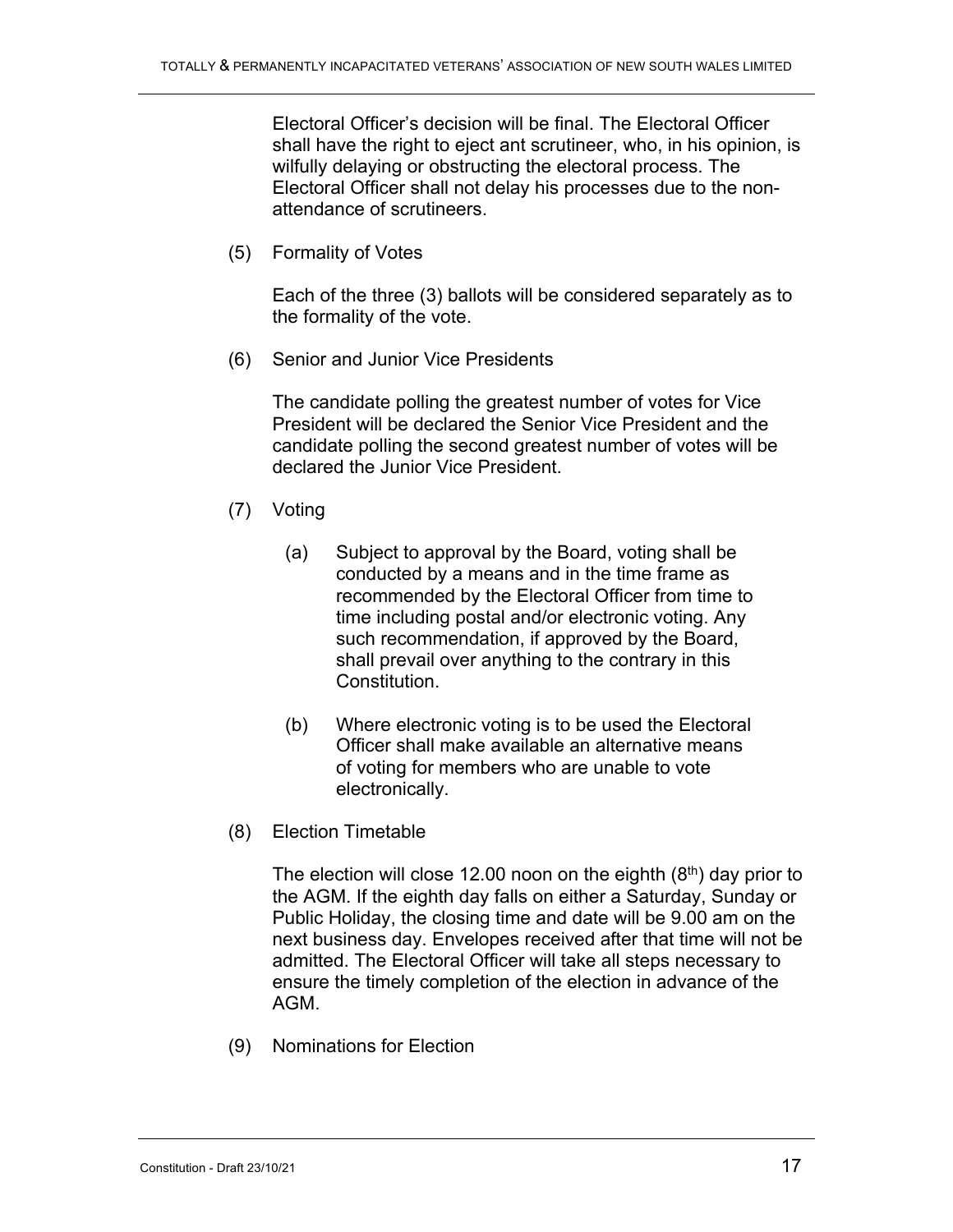- (a) Nominations for election of the Directors shall be in writing and signed by two (2) financial members of the Association and by the nominee who shall signify his consent to the nomination.
- (b) Not less than sixty (60) days before the date fixed for the AGM, nominations shall be delivered to the Secretary.
- (c) A member may be nominated for election to more than one (1) office but may only hold one (1) office at any time.
- (d) Out of the members nominated for each office, the members will elect the Board of Directors who shall hold office until the next AGM.
- (10) Finality of the Electoral Officer's Determination

The Electoral Officer will not make public the results of the election until he reports to the AGM. The determination of the Electoral Officer shall be final and binding and not open to challenge.

- (11) Eligibility
	- (a) All members of the Association shall be eligible to be nominated for election to the Board of Directors, except that no employee of the Association shall be eligible for nomination for election to the Board whilst employed or within six (6) months of the termination of his employment.
	- (b) A member, who is under suspension, whose period of suspension ends prior to the AGM, shall be eligible to nominate as a candidate for the Board.
	- (c) All information given to members regarding candidates for election, shall include the birth date of each candidate and all ballot papers shall contain a statement as to which candidates nominated for election are over seventy two (72) years of age as at the date of the AGM.
- (12) Insufficient Candidates
	- (a) If insufficient nominations are received for the positions of President, Vice President and Directors, the Electoral Officer, may invite nominations for the positions for which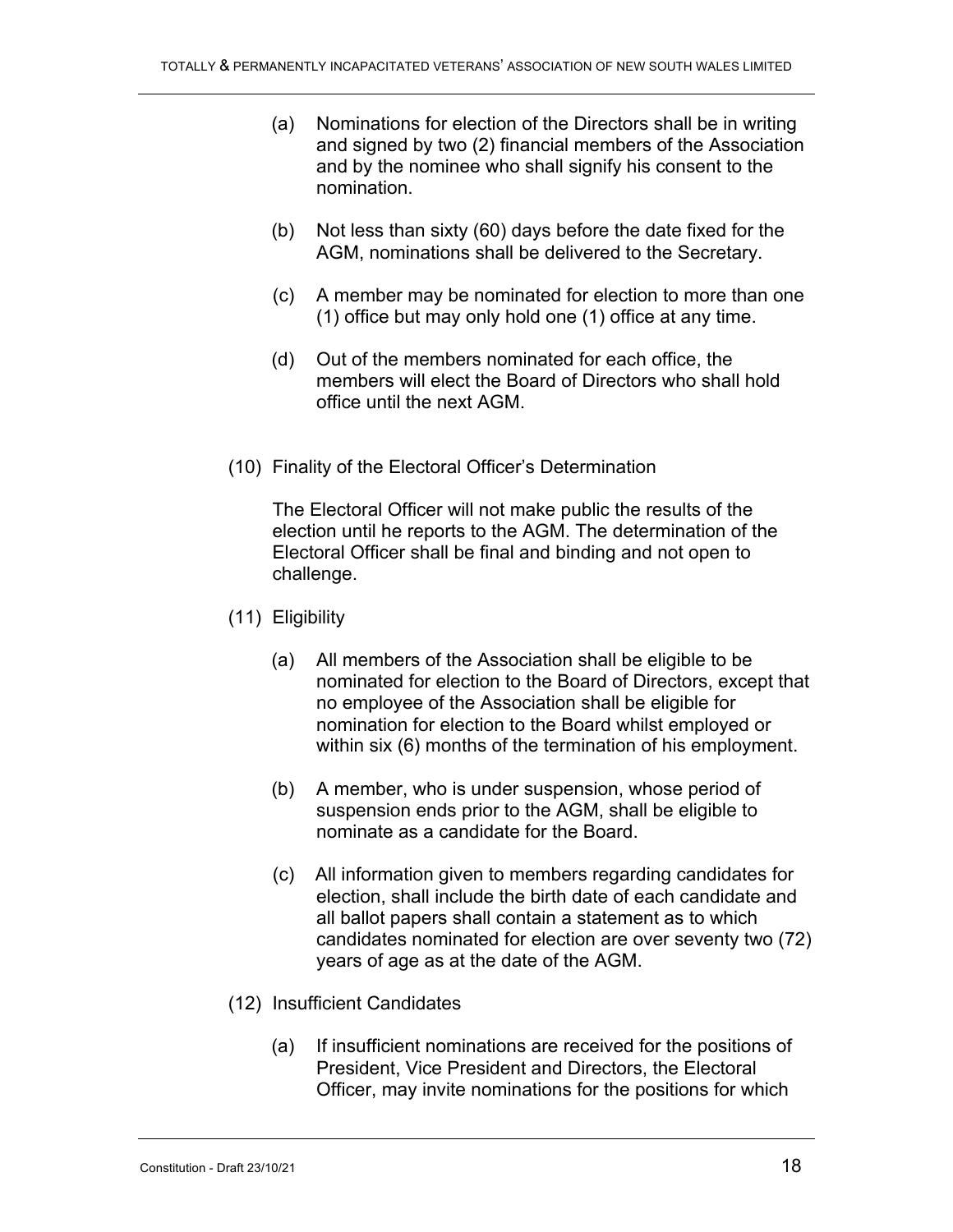insufficient nominations have been received from members attending the AGM and with the consent of persons so nominated.

- (b) If as a result there are more than the required number of nominations for the vacant position, the Electoral Officer will conduct a secret ballot of the members present at the AGM.
- (c) In the event of the outgoing President, Vice President or Directors standing for re-election unopposed, they will each be deemed to have received one hundred percent (100%) of the votes of members.
- (13) Retention of Voting Papers

Voting papers will be retained by the Electoral Officer for a period of three (3) months after the Declaration of the election for the Board.

### **27. BOARD OF DIRECTORS**

- (1) The business and affairs of the Association and the custody and control of its funds shall be managed by a Board of Directors.
- (2) The Board of Directors will consist of a President, two (2) Vice Presidents and six (6) Directors.
- (3) First Board of Directors
	- (a) The first Board of Directors shall be the signatories to the Memorandum and Articles of Association and shall hold office until the next Annual General Meeting of the Association.
	- (b) The first Board of Directors, while still in existence, shall exercise all powers and functions conferred by these Articles of Association on the Board of Directors.
	- (c) The first Board of Directors may elect such officers as it considers necessary and may fill vacancies that may occur in the Board.
- (4) Vacancies in the Board of Directors
	- (a) If any Director shall die or shall fail to attend regular Board Meetings for three (3) consecutive meetings without leave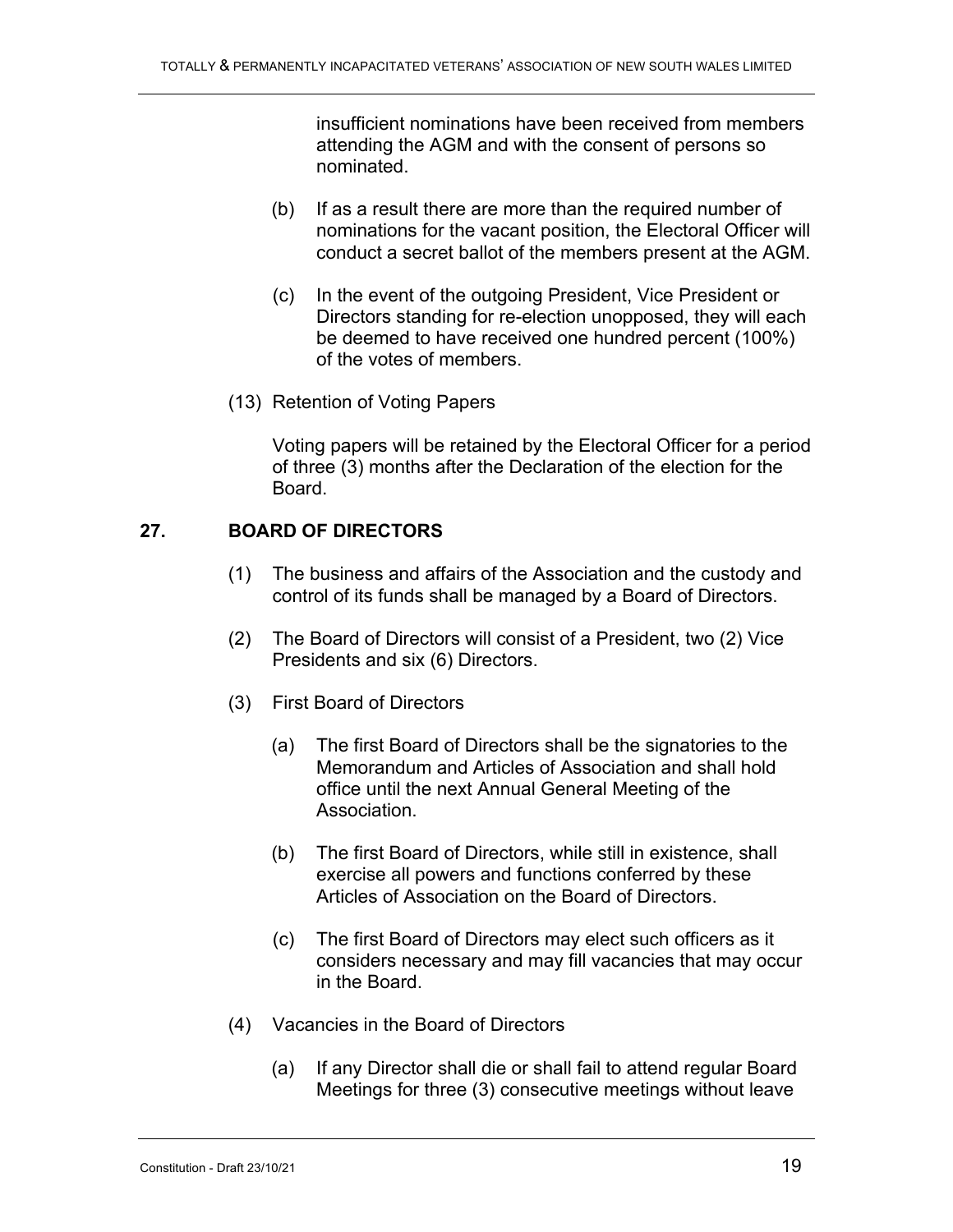of absence or if he shall resign or if he becomes bankrupt or of unsound mind or if he becomes disqualified under the Law, his office shall be declared vacant by the Board and he shall ipso facto cease to be a Director, and the Board may, after giving due consideration to those unsuccessful candidates at the last AGM, appoint a successor to hold office until the next AGM (when he shall retire but be eligible for re-election) and until such appointment is made, the continuing Directors may act notwithstanding such vacancy.

- (b) The office of director shall be vacated if so required by the Law and also,
	- (i) if the director ceases to be a member;
	- (ii) subject to the Law, upon a resolution being passed by a simple majority of members present and voting in person or by proxy at a Special General Meeting properly constituted and called for the purpose to remove him from office; or
	- (iii) the director resigns by notice in writing given to the Association at its registered office.
- (5) Acts of the Board of Directors

All acts done at any Board Meeting or by persons acting as a Director shall although it is discovered afterwards that there was some defect in the appointment of or continuance in office of any of the persons concerned or that afterwards any of them were disqualified to act or were not entitled to vote, shall be as valid as if every such person had been duly appointed and entitled to continue in office and was qualified to be a Director.

(6) Services are Voluntary

No Director shall receive any remuneration (other than expenses approved by the Board) for his services in his capacity as a Director.

(7) Powers of the Board of Directors

Subject to Law and to any other express provisions of this Constitution, the business and general affairs of the Association shall be under the management of the Board which shall have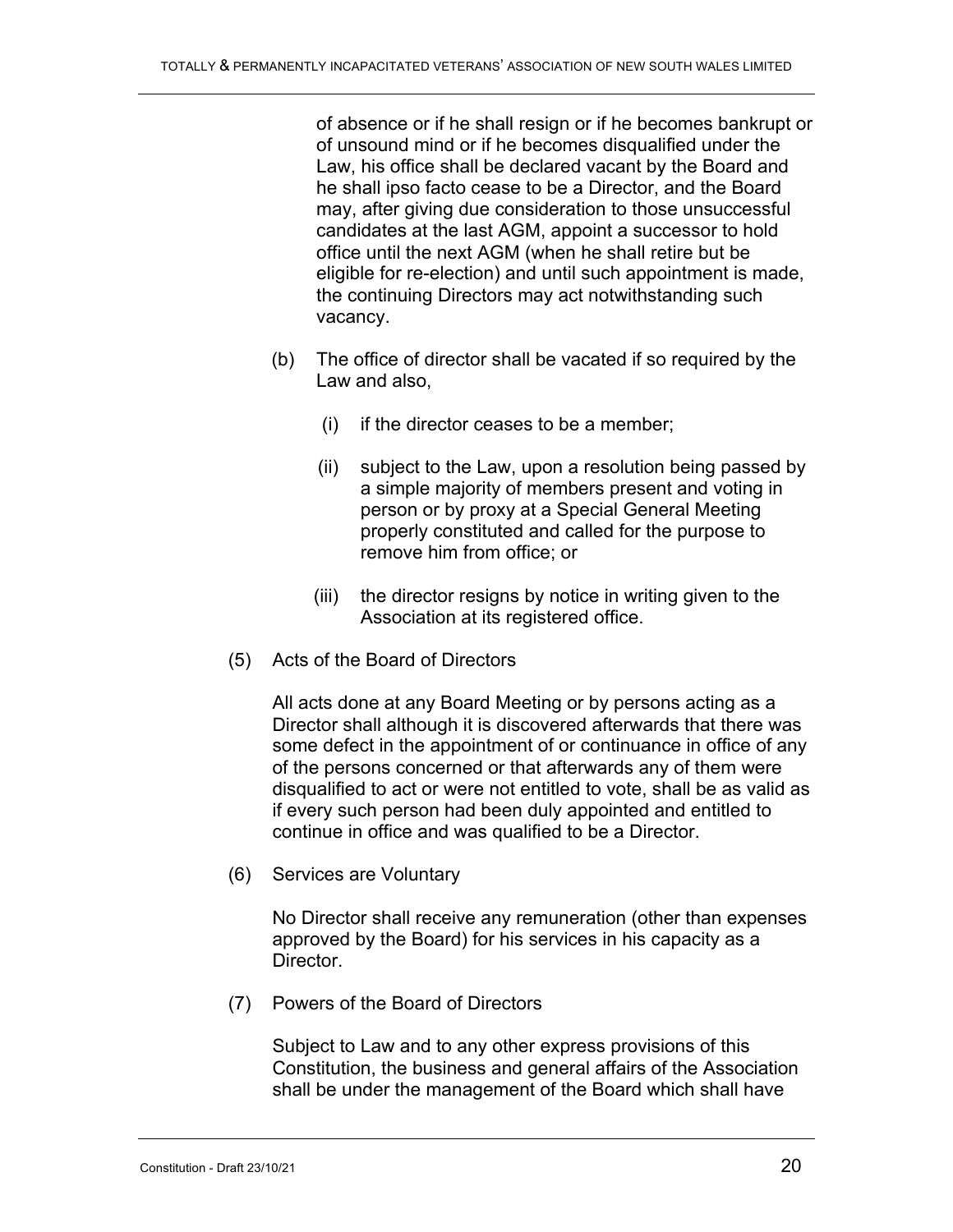full control over the property of the Association and authority as to its disposition and in the conduct and administration of all affairs and business of the Association. The Executive is responsible for the day to day management of the Association and shall report to the Board.

(8) Express Powers

In particular but without limiting in any way, the general powers conferred on the Board, the Board shall have power to:

- (a) Appoint from among its members or members of the Association sub-committees for any purpose whatsoever which from time to time it may think desirable and to delegate to any sub-committee such powers it may think fit. Such sub-committee/s shall continue to exist at the discretion of the Board and at all times be subject to the directions of the Board.
- (b) Unless specified in the minutes of the Board appointing the sub-committee, the quorum of all sub-committees shall consist of a majority of members of such sub-committee.
- (c) Make such Standing Orders, not inconsistent with this Constitution, as in the opinion of the Board are necessary or desirable for the proper administration and management of the Association's finances, affairs, interests and property and to amend or rescind from time to time any such Standing Orders.
- (d) Enforce the observance of all Standing Orders.
- (e) Appoint any delegate or delegates to represent the Association for any purpose with such powers as may be thought fit.
- (f) Engage, appoint, control, remove, discharge, suspend and dismiss any managers, secretaries, agents, servants and other employees as it may from time to time deem fit and to determine the duties, pay, salaries, emoluments or other remuneration to any such person.
- (g) Purchase or otherwise acquire for the Association any property rights, privileges which the Association may be authorised to acquire at such price and generally on such terms and conditions as it may think fit, providing that the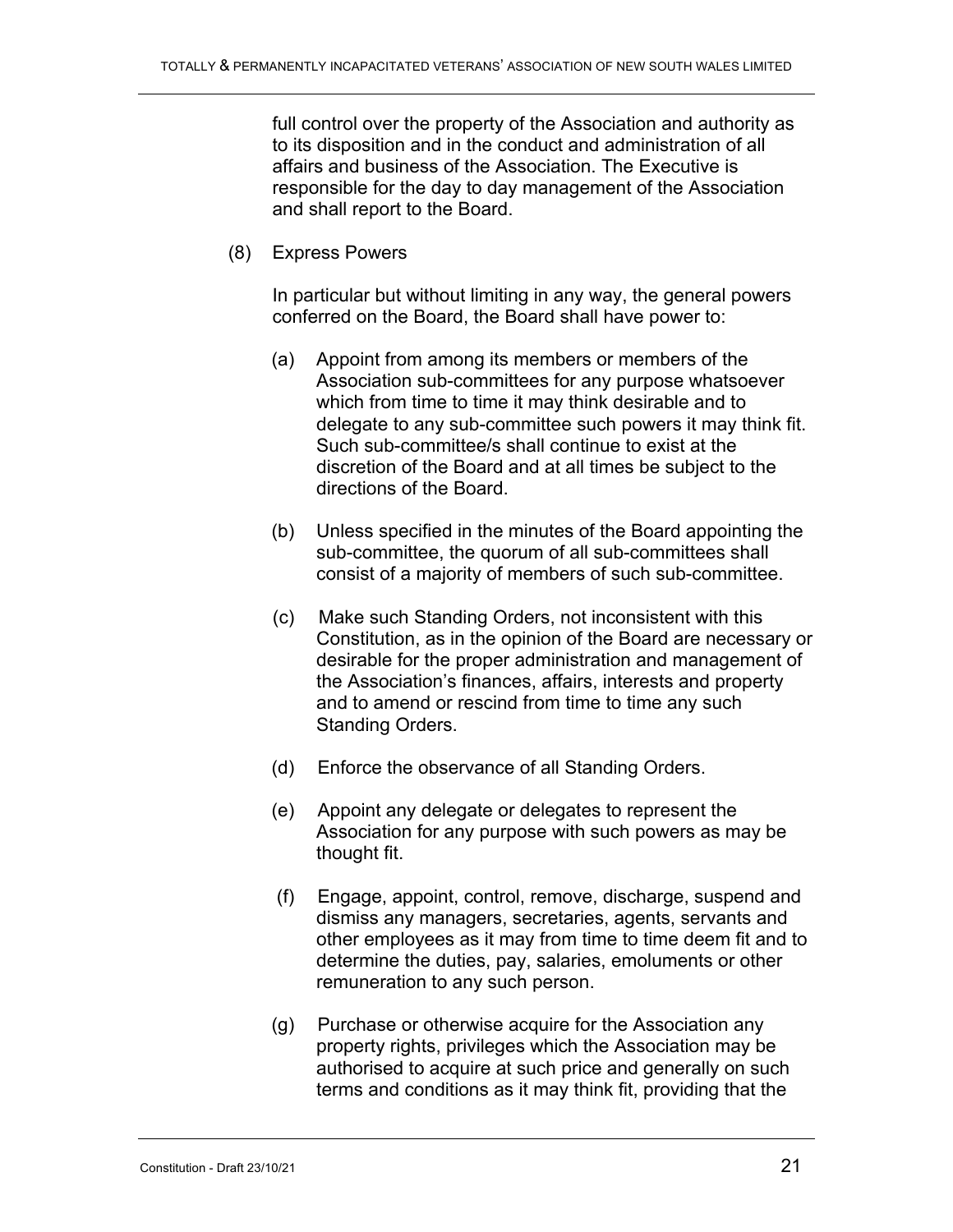proposed acquisition or purchase cost does not exceed fifty thousand dollars (\$50,000.00), prior approval for any larger purchase or acquisition is required of a simple majority of members who vote by way of a postal vote.

- (h) Secure the fulfilment of any contracts or engagements entered into by the Association by managing or mortgaging all or any property of the project as may be thought fit.
- (i) Institute, conduct, defend, compound or abandon any legal proceedings by or against the Association, its officers or otherwise, concerning the affairs of the Association and also to compound or allow time for payment and satisfaction of any debts due to and any claim or demands against or by the Association.
- (j) Determine who shall be entitled to sign or endorse on behalf of the Association contracts, receipts, acceptances, cheques, bills of exchange, promissory notes and other documents or instruments, provided that in respect to all payments in excess of fifty dollars (\$50.00) made by the Association, all such payments shall be made by cheque signed by any two (2) members of the Board, whose signature is registered with the bank, neither of whom should be named the payee of the cheque and neither of whom should be a director or shareholder of a company named as payee of the cheque.
- (k) Invest and deal with any of the moneys of the Association not immediately required for purposes of the Association upon such securities and in such matter as the Board may think fit and from time to time vary or realise such investments.
- (l) From time to time at its discretion, the Board may borrow or secure the payment of any sum or sums of money not exceeding the sum of two hundred thousand dollars (\$200,000.00) for the purposes of the Association and to raise or secure the payment of such sum or sums in such a manner and upon such terms in all respects as it shall think fit and in particular by the issue of debentures or debenture stocks, perpetual or otherwise, and whether charged upon all or any of the Association's property both present and future or not. Any debentures or other securities may be issued with any special rights and privileges which the Board may think proper to confer on the holders. If the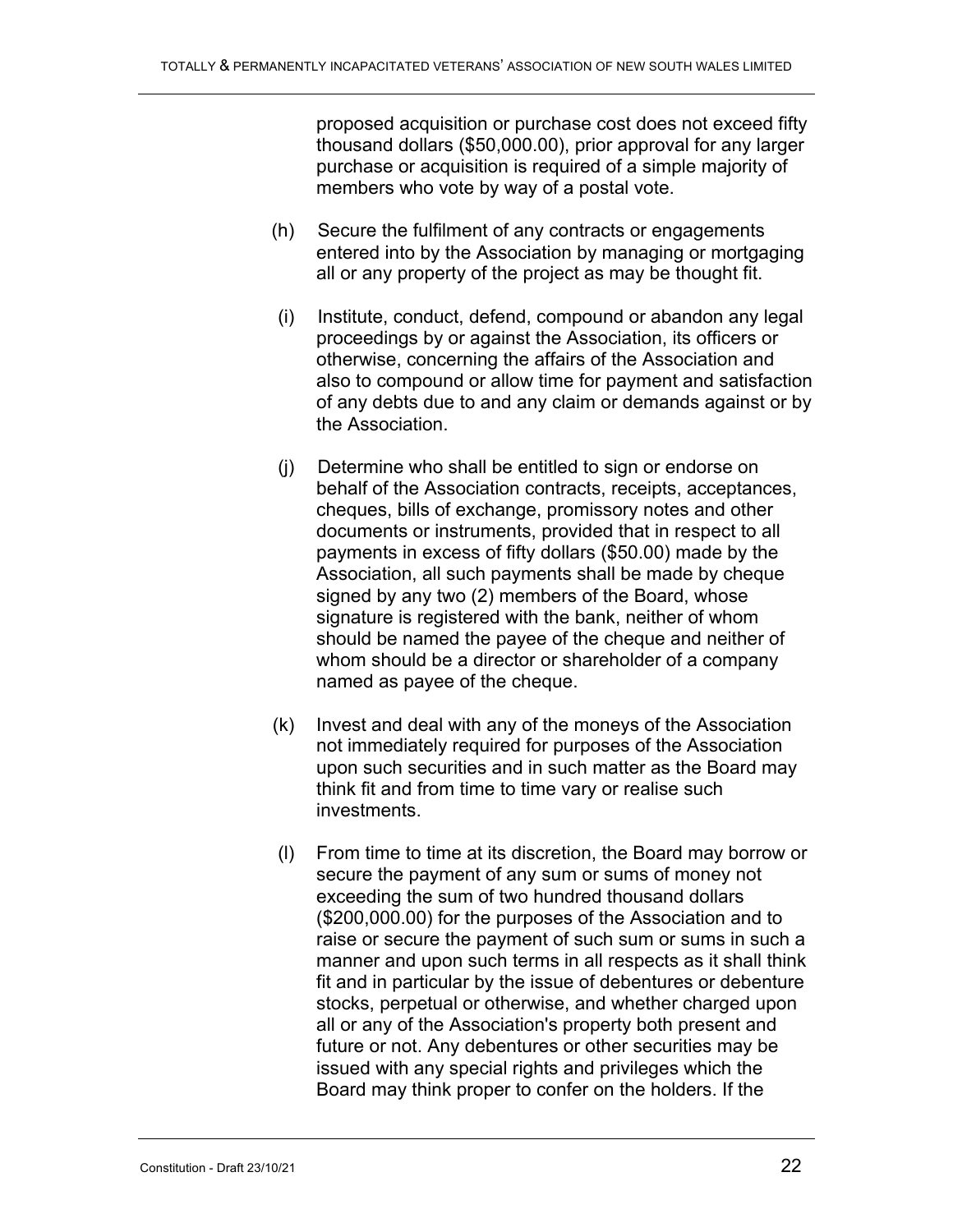Board wishes to raise in excess of two hundred thousand dollars (\$200,000.00), prior approval is required by a simple majority of members voting by way of a postal vote.

- (m) Recommend the payment of honorariums payable to any member or other person under Clause 7.
- (n) Repay all out of pocket expenses and allowances incurred by a member whilst on approved Association business and submitted on approved Association Expense Claim Forms and accompanied by receipts as necessary.
- (9) Alternate Director
	- (a) A director may appoint an alternate director (who must be another director) should he be unable to attend a Board meeting to vote on his behalf.
	- (b) The director appointing the alternate director must do so in writing stating the meeting(s) in respect of which the authority is given, and be in the hands of the Secretary, twenty four (24) hours prior to the start of the meeting.
	- (c) The appointed alternate director does not count towards a quorum required at the meeting.
	- (d) The alternate director's appointment is not transferable unless transferred by the Director appointing the alternate director.
- (10) Directors' Meetings
	- (a) At least once in every month a Board of Directors Meeting will be held by giving not less than seventy two (72) hours notice to each director and/or alternate director stating the date, place and time for such meeting.
	- (b) The president, if present, will occupy the chair and in his absence the Senior Vice President or in his absence the Junior Vice President. In the absence of a Vice President, the directors themselves will elect a chairman.
	- (c) Proceedings of Board Meetings (audio taped or written) shall be strictly confidential between the Directors, the Secretary and the person who transcribes the minutes and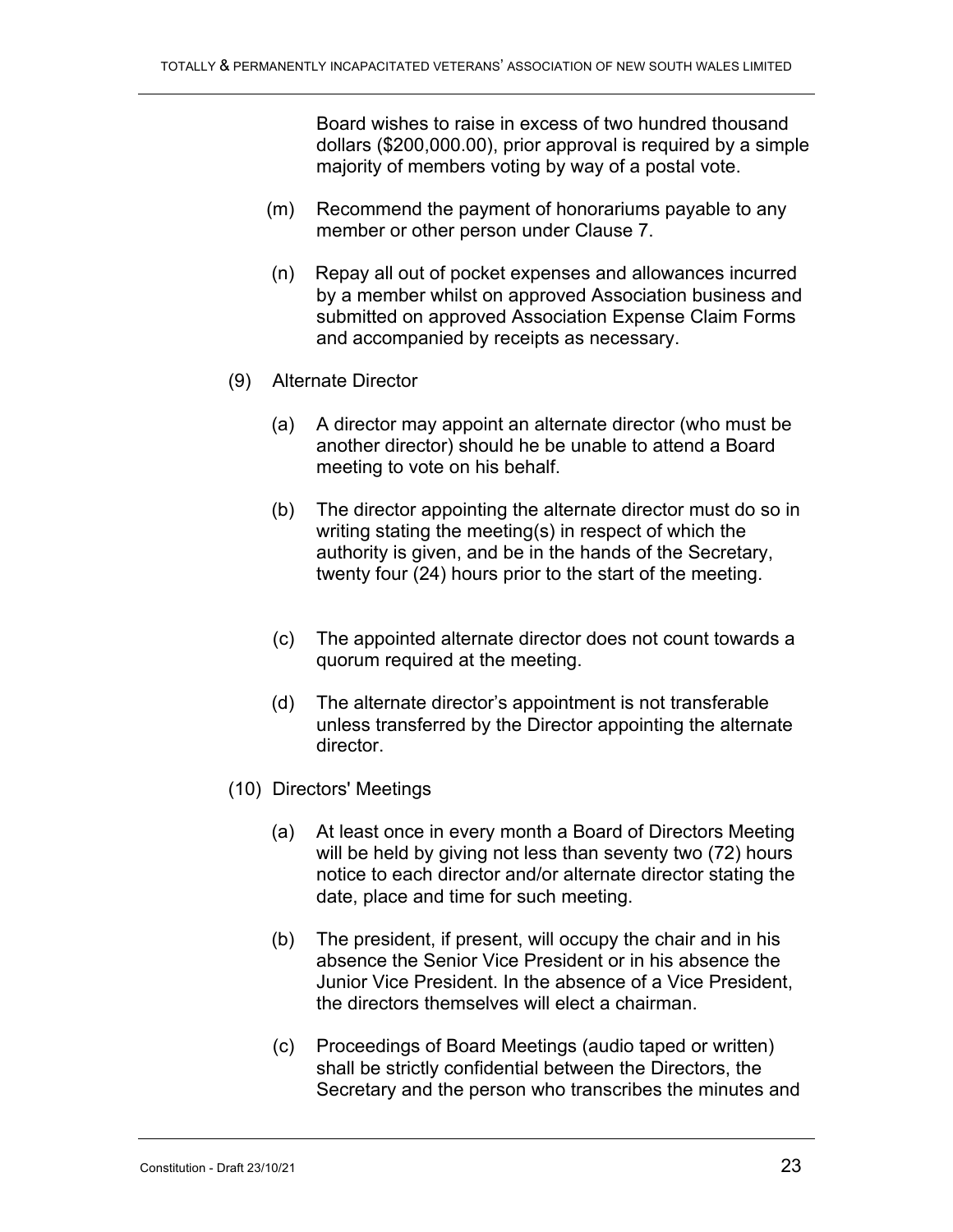not be transmitted in any manner, shape or form, in whole or in part, to any other person(s) except:

- (i) to person/s as authorised by the Board to inspect, receive in part or as a whole, Board minutes and/or proceedings, in part, or as required by law;
- (ii) to ASIC or by court order, or
- (iii) as a précis, approved by the Board, for presentation by a director to a Monthly General Meeting.
- (d) All business and reports to be dealt with at Directors' meetings must be forwarded within fourteen (14) days prior to the meeting to the Secretary for inclusion on the Agenda for such meeting.
- (11) Inspection of Meetings' Tape Recordings
	- (a) The audio tape recordings of the proceedings at Board of Directors' Meetings shall not be copied in part or in whole by request or demand of a director or other member.
	- (b) Tape recordings of Meetings of the Board will not be removed from the possession of the Secretary or from the Association's registered office without the written authority of the Board, President or the Secretary.
- (12) A director who causes disruption to, uses offensive remarks or actions at a Board Meeting shall be liable to exclusion from the meeting on a majority vote of Directors present.
- (13) Use of Technology

A Directors' meeting may be called or held using any technology consented to by a majority of Directors. A director may only withdraw his consent within a reasonable period before the meeting.

- (14) Quorum for Directors' Meeting
	- (a) Unless the directors decide otherwise, the quorum for a Directors' Meeting will be five (5) Directors. A quorum must be present at all times during the meeting.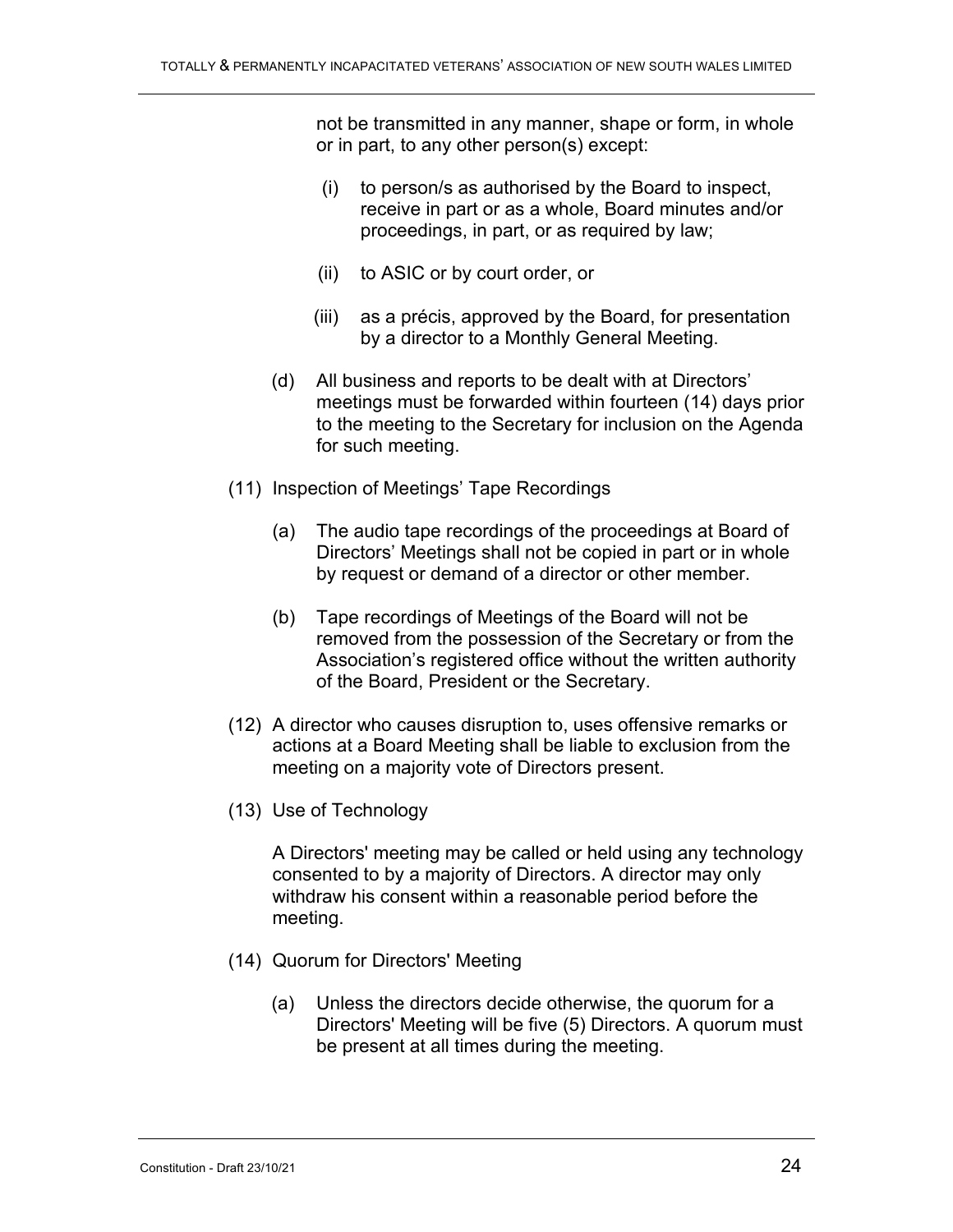- (b) The appointment of an alternate director does not count toward the number required to form a quorum.
- (15) Motions Adopted by Directors

A motion of the Directors must be passed by a simple majority of votes cast by the Directors entitled to vote on the motion.

- (16) Casting Vote
	- (a) The chair has a casting vote if necessary as well as a deliberative vote providing the deliberative vote is placed before the count is taken.
	- (b) If the voting is equal, the chairman's casting vote should be made so as to maintain the status quo.
- (17) Resolutions Without Meetings

The directors of the Association may pass a resolution without a Directors' Meeting being held if all directors entitled to vote on a motion sign a document containing a statement that they are in favour of the motion set out in the document.

(18) Copies

Separate copies of a document may be used for signing by the Directors if the wording of the motion in the document is identical in each copy.

(19) When the Resolution is Passed Without a Meeting

The motion is passed when the last director has signed.

(20) Absence from Board Meetings

Should a director absent himself from three (3) consecutive Board meetings, except with the authority of the Board or on production of a medical certificate issued before the commencement of the second month, his position as a director will be declared vacant.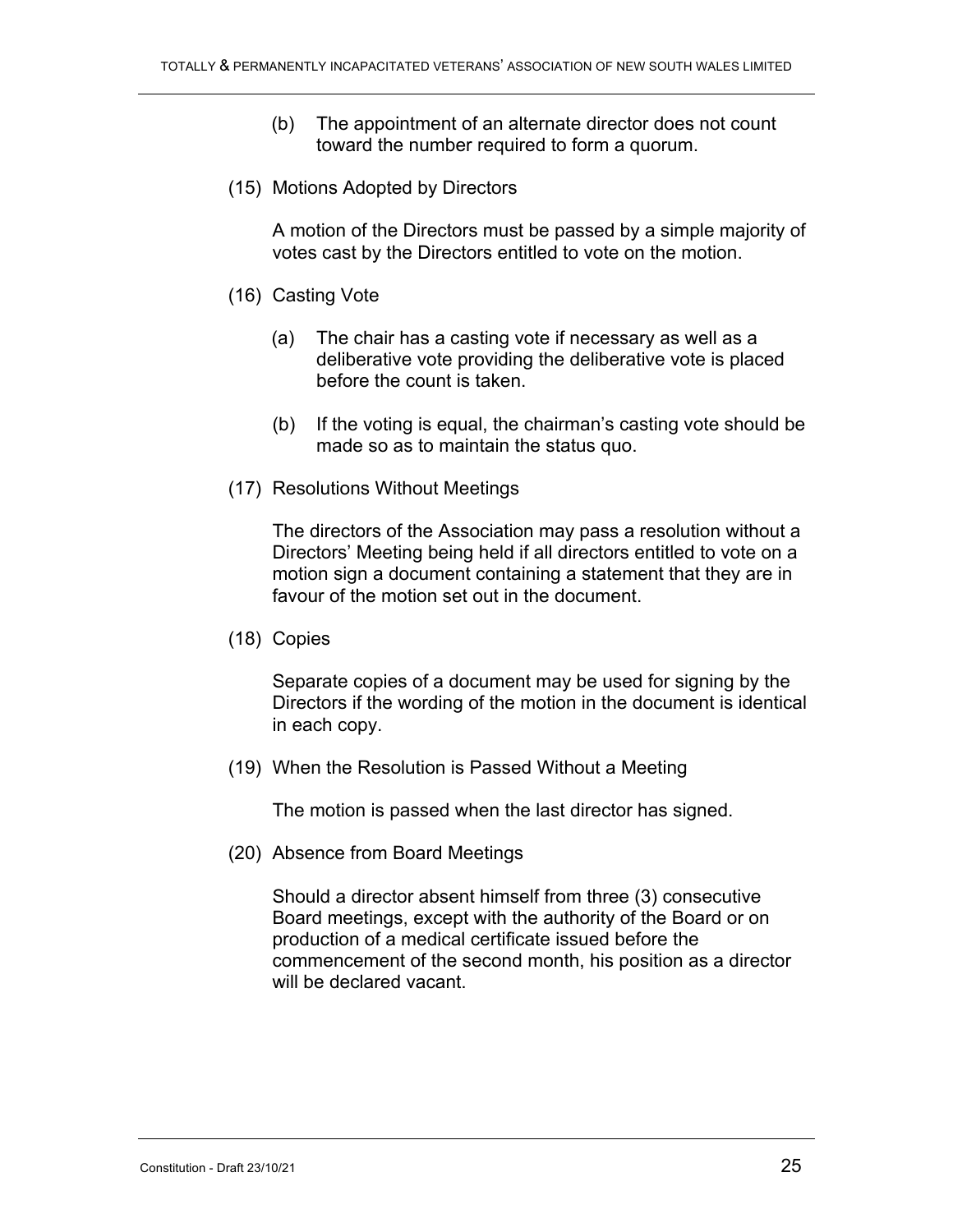### **28. VOTING PROCEDURE**

(1) How Many Votes A Member Has

A member of the Association has one vote only on a poll or a show of hands.

- (2) How Voting Is Carried Out
	- (a) (Show of Hands) A motion put to the vote at a meeting of the Association's members must be decided on a show of hands unless a poll is demanded.
	- (b) (Proxy Votes) Before a vote is taken the chair must inform the meeting whether any proxy votes have been received.
	- (c) (Result) On a show of hands, a declaration by the chair is conclusive evidence of the result.
- (3) Matters On Which A Poll May Be Demanded

A poll may be demanded on any motion; except that a demand for a poll cannot be demanded on any motion concerning:

- (a) the election of the chair of a meeting; or
- (b) the adjournment of a meeting.
- (4) When A Poll Is Effectively Demanded
	- (a) At a meeting of members, a poll may be demanded by:
		- (i) at least five (5) members entitled to vote on the motion; or
		- (ii) the chair.
	- (b) A poll can only be demanded prior to a vote being taken.

### **29. MINUTES**

The Board shall cause minutes to be kept by the Secretary in books or on electronic device as approved by the Board of.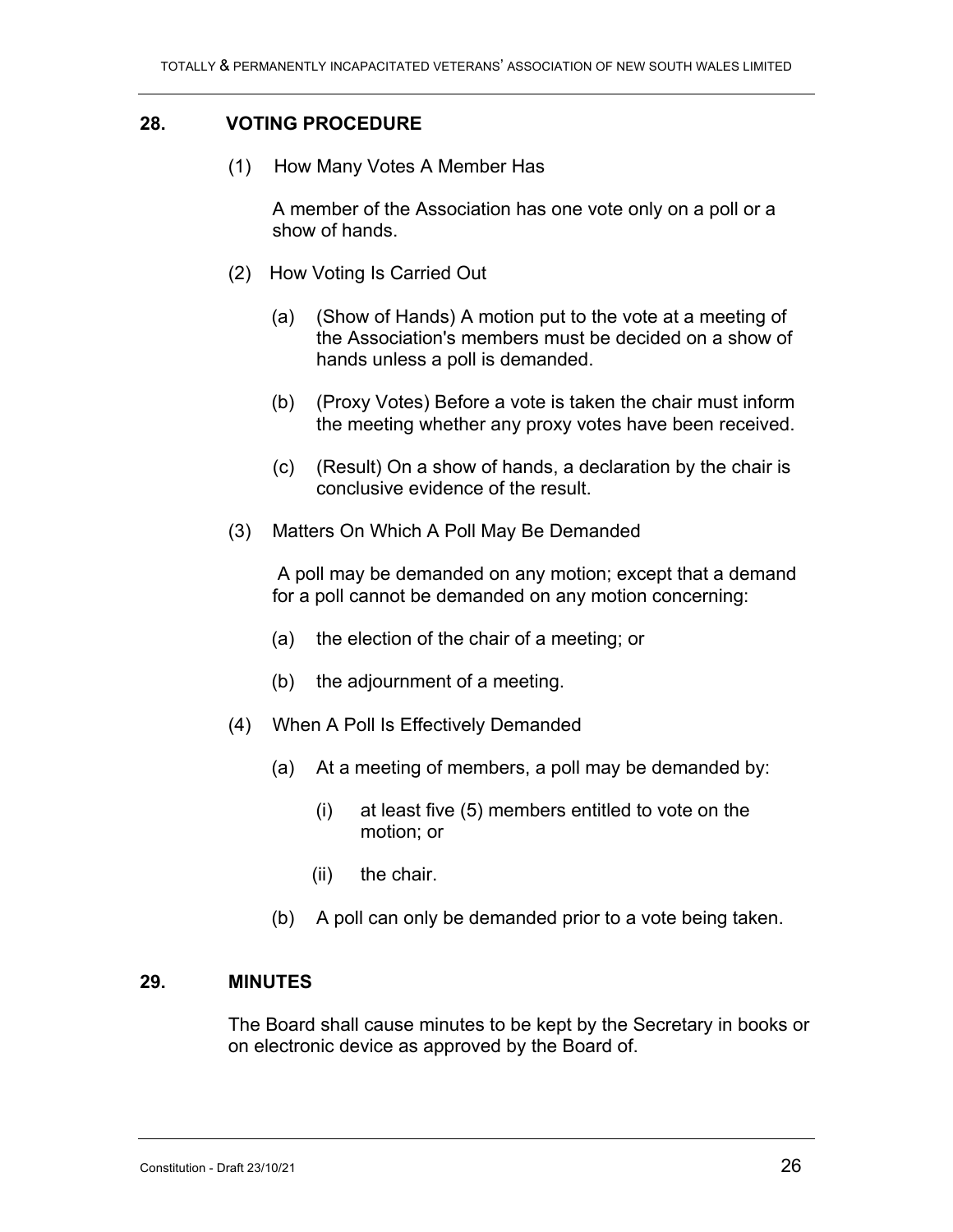- (1) All motions and resolutions of all meetings of the Association and voting "for" or "against" the motion.
- (2) The number of members present and proxies voting at general meetings.
- (3) All appointments of officers made by the Association in General Meeting or by the Board.
- (4) The names of the Directors present and voting at each meeting of the Board.

## **30. BOOKS OF ACCOUNT**

- (1) The Board shall cause proper accounting records to be kept showing the financial affairs of the Association and the particulars usually shown in books of accounts of a like nature and showing in particular and without limiting the generality of the foregoing:
	- (a) all sums of money received and expended by the Association and the matters in respect of which the receipts and expenditure takes place;
	- (b) all sales and purchases of goods by the Association, and
	- (c) the assets, credits and liabilities of the Association.
- (2) Inspection
	- (a) The books of account shall be kept at the registered office of the Association or such other place as the Board may approve and subject to the Law shall only be open for inspection by the Directors.
	- (b) The books of accounts and/or any electronic data pertaining thereto will not be removed (in part or as a whole) from the registered office of the Association without the approval of the Board.
- (3) Balance Sheet and Financial Statement
	- (a) The Board shall comply with the provisions of the Law and at least once every year cause to be prepared a Balance Sheet and an Income and Expenditure Account as at the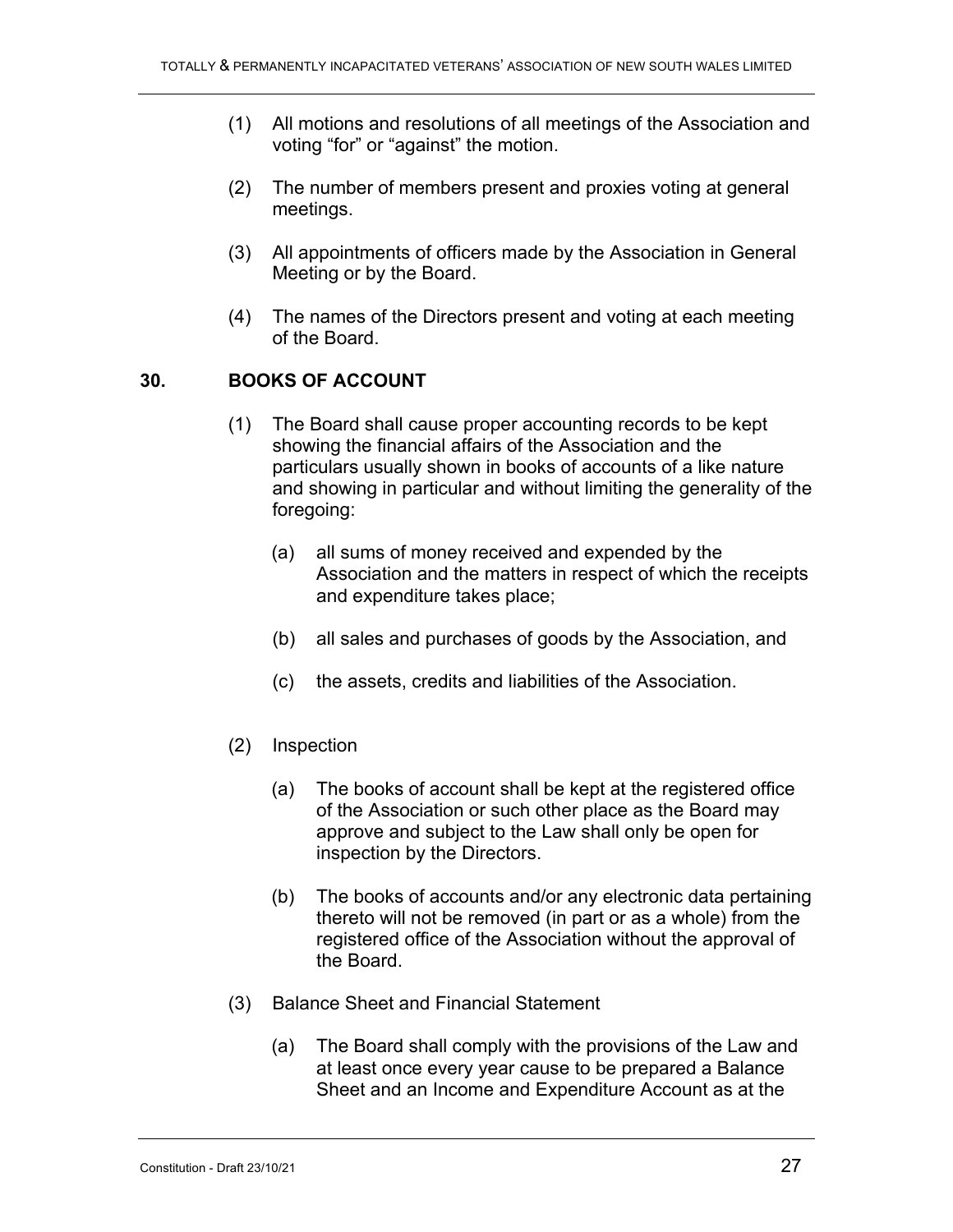end of the Association's financial year which shall, together with the Directors' report and any Auditor's report, be laid before the members at the AGM;

- (b) The report of the Board referred to in (a) above shall include statements showing:
	- (i) the amount (if any) written off for depreciation;
	- (ii) the amount (if any) which the Board proposes to transfer to the reserve fund or funds of the Association;
	- (iii) the number of members in the Members Register;
	- (iv) the date of preparation of the report; and
	- (v) the names of the Directors.

### **31. AUDITOR**

(1) Prior Consent To Act

The Association, or its Directors, shall not appoint a person or firm as auditor of the Association unless that person or firm has, before the appointment, consented by notice in writing given to the Association or to the Directors to act as auditor and has not withdrawn his or their consent by notice in writing given to the company or the Directors.

(2) Appointment Without Consent

If the Association appoints a person or firm as auditor of the Association in contravention of (1) above, the purported appointment does not have any effect and any officer of the Association who is in default is guilty of an offence.

(3) Appointment

The auditor, who must be a registered company auditor, once appointed, is appointed for life, unless his appointment is vacated pursuant to the Law or:

(a) the auditor is removed by resolution of the members at a Special General Meeting so called to do so;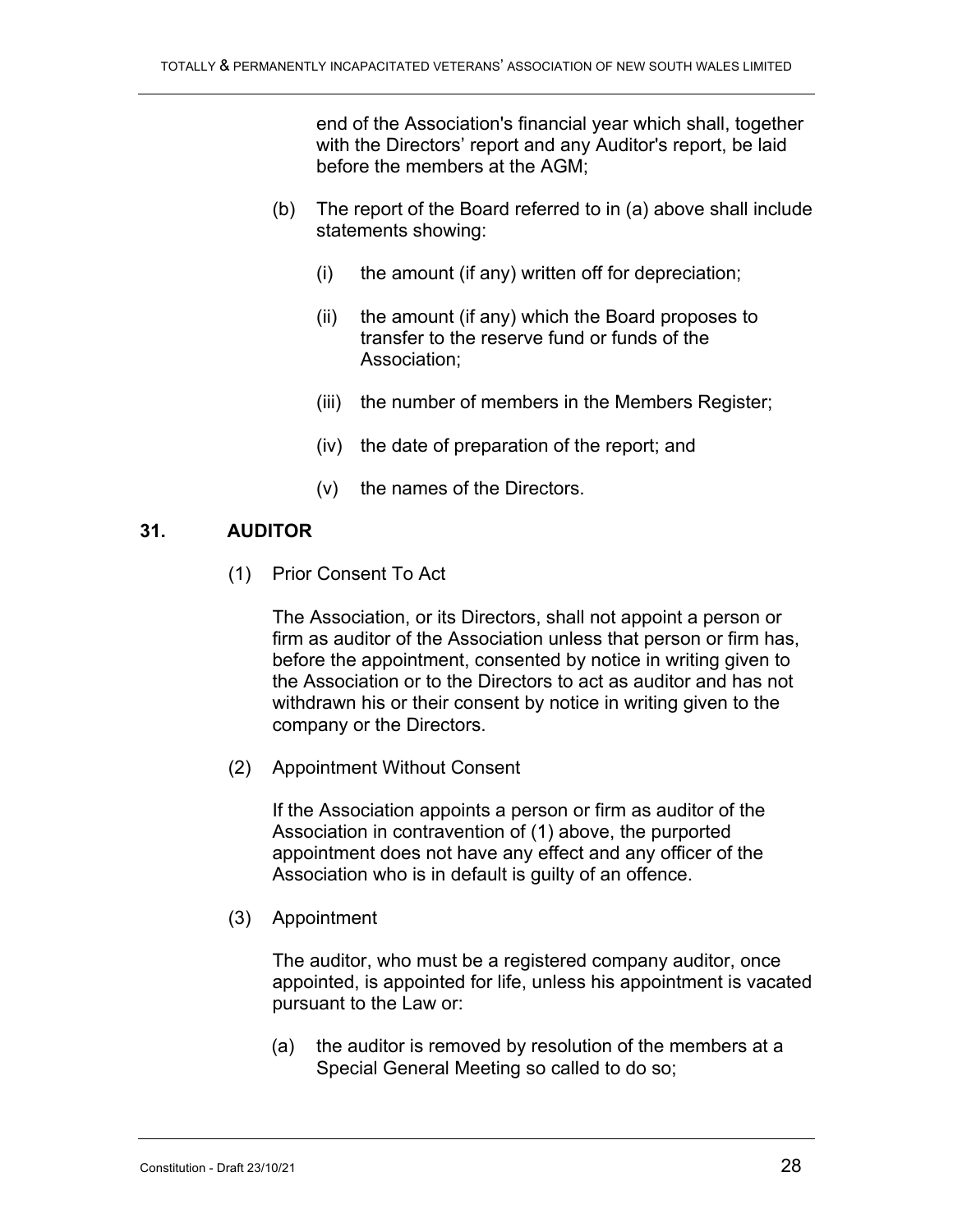- (b) the auditor resigns and ASIC gives its approval; or
- (c) the auditor dies.
- (4) Special Notice of a Motion to Remove Auditor
	- (a) The auditor may be removed by resolution of the members at a Special General Meeting so called for that purpose; and
	- (b) Notice of intention to move the motion to remove the auditor must be given to the Association at least two (2) months before the meeting is to be held.
- (5) Appointment of New Auditor

Where an auditor is removed from office at a General Meeting in accordance with the Law the Association may at that meeting (without adjournment) by a resolution passed by a majority of not less than seventy five percent (75%) of such members of the Association as, being entitled so to do, vote in person, forthwith appoint as auditor or auditors, a person or persons, firm or firms, to whom or which has been sent a copy of the notice of nomination in accordance with the Law and have advised in writing his or their willingness to accept such appointment.

#### **32. COMPANY SEAL**

- (1) The Directors will provide for the safe custody of the Association's common seal; and
- (2) The seal will never be used except by the authority of the Board previously given and in the presence of two (2) Directors who shall sign every instrument to which such seal is affixed and every such instrument to which the seal is affixed and every such instrument to which the seal is affixed shall be countersigned by the Secretary or some other person appointed by the Board.

#### **33. INDEMNITY**

Each director and every member of any sub-committee constituted under Clause 27 (8) (a) and the Secretary and other officers of the Association and any person (whether an officer of the Association or not) employed by the Association, shall be indemnified out of the funds of the Association against any liability incurred by him as such director, member of a sub-committee, officer, auditor or volunteer worker in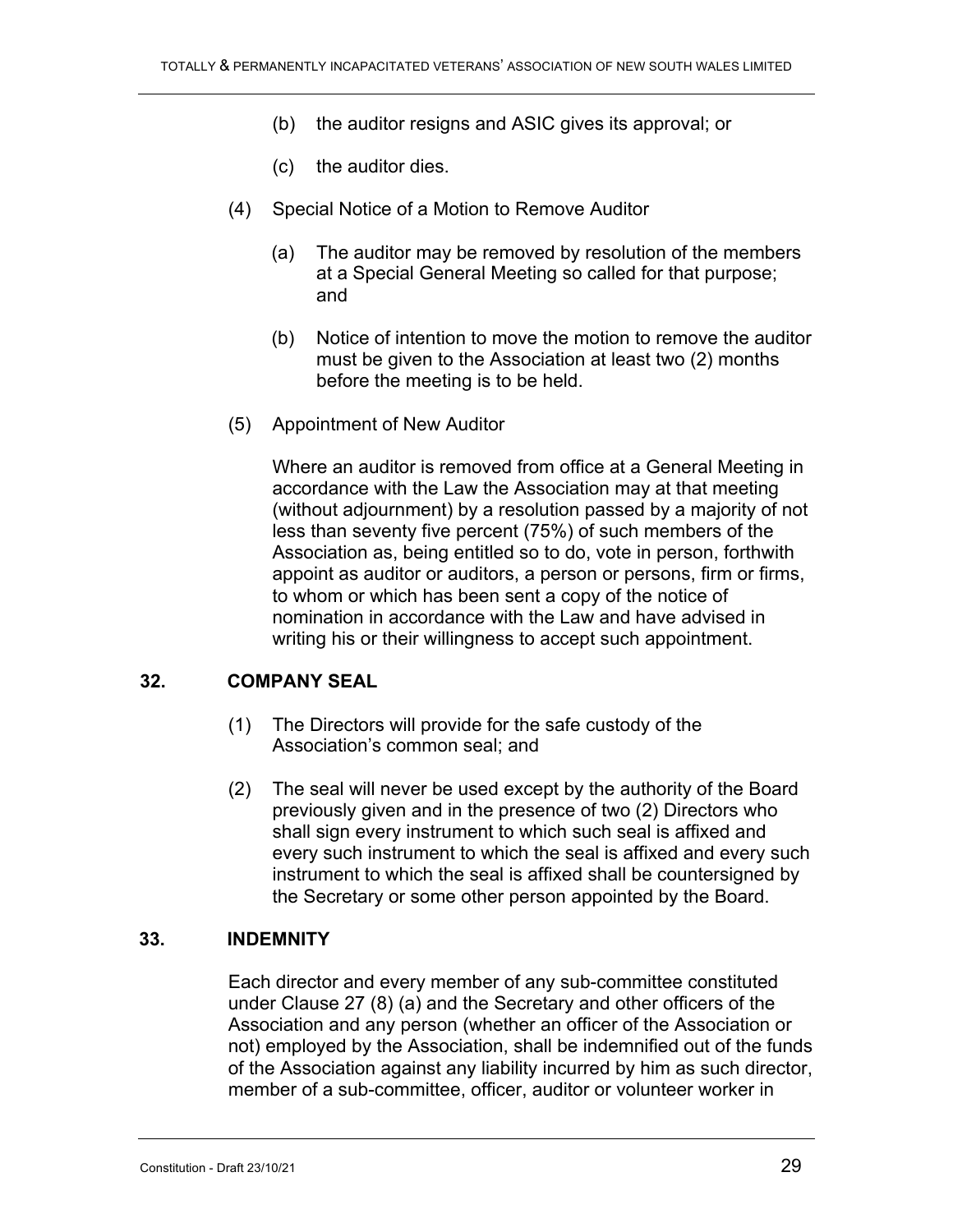defending any proceedings whether civil or criminal in which judgement is given in his favour or in which he is acquitted or in connection with any application under the Law in which relief is granted to him by the court or in which he has been authorised to defend by the Board.

### **34. AMENDMENTS AND ADDITIONS TO CONSTITUTION**

- (1) This Constitution may be added to or amended at an AGM, or a Special General Meeting so called for that purpose, of which at least twenty one (21) days' notice has been given to all members who are eligible to attend and vote at General Meetings; and
- (2) The majority of votes required to pass a resolution to amend or add to the Constitution shall be seventy five percent (75%) of the members present and voting in person or by proxy at the said meeting.

### **35. REGISTER OF MEMBERS**

- (1) The register of members must contain:
	- (a) the member's name and address; and
	- (b) date on which the entry of the member was made.
- (2) Any person has the right to inspect the Members Register providing:
	- (a) a reasonable amount of time is allowed for inspection to take place, at the discretion of the Secretary (or in his absence a person delegated to act as secretary) or by mutual agreement;
	- (b) if the register is not kept on a computer, the person can inspect the register itself; and
	- (c) if the register is kept on a computer, the person may inspect a hard copy of the information on the register unless the person and the Association agree the person can access the information on the computer.
- (3) Right to Get Copies

The Association must provide a copy of the Members Register (or part thereof) within seven (7) days, if the person: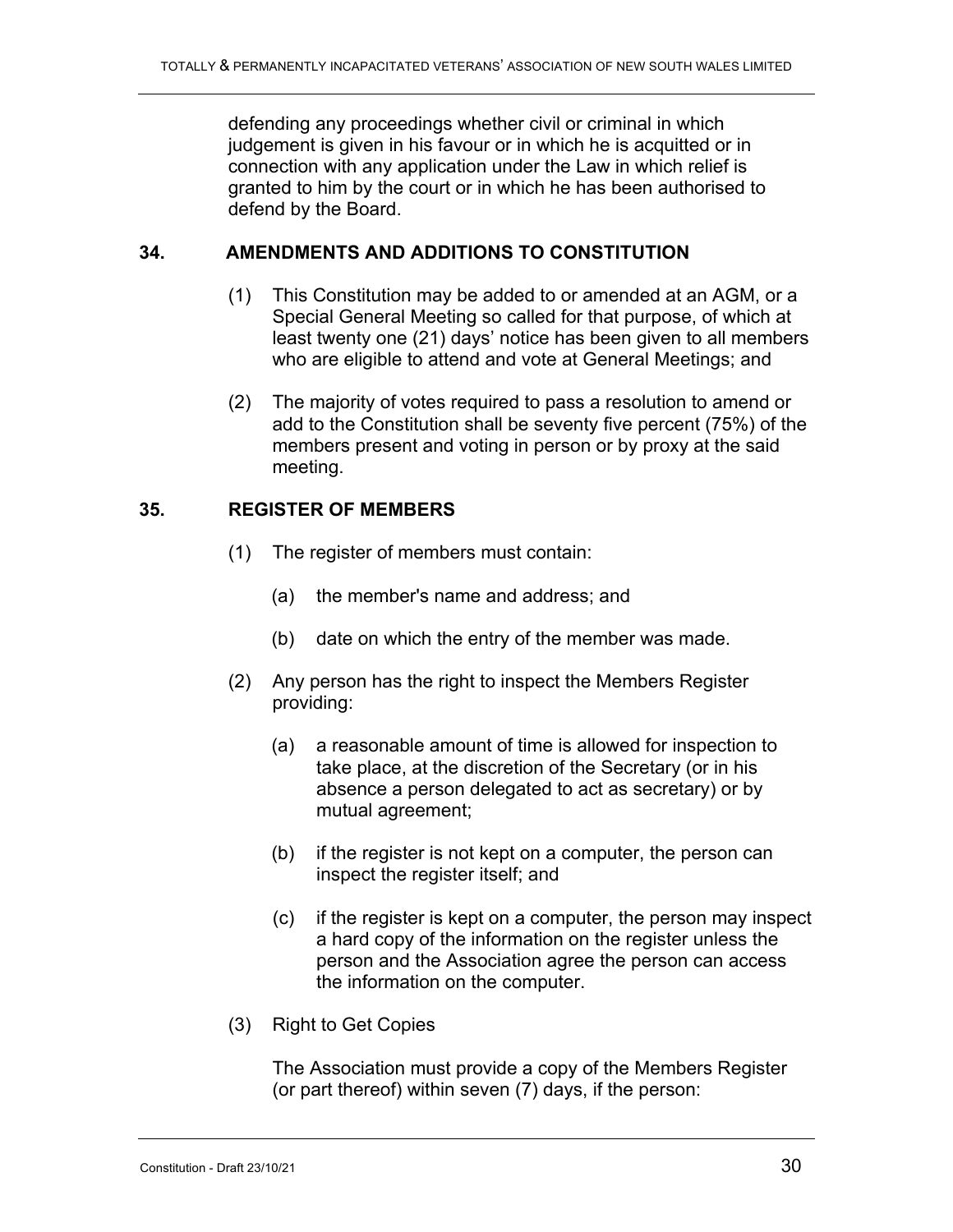- (a) asks for a copy; and
- (b) pays any fee (up to the prescribed amount) required by the Association.
- (4) Members Register Updates

The members' register will be updated

- (a) on computer, daily, and
- (b) on printed sheets, monthly

### **36. REGISTER PROHIBITIONS**

- (1) A person must not:
	- (a) use the information about a member obtained from the Members Register to contact or send material to the members and or other persons; or
	- (b) disclose information obtained from the Members Register knowing the information is likely to be used to contact or send material to the member and or other persons, unless that use or disclosure of the information is approved in writing by the Board.
- (2) Compensation
	- (a) A person who contravenes Clause  $36(1)(a)$  or (b) above is liable to compensate anyone else who suffers loss or damage as a result of the contravention; and
	- (b) a person who makes a profit from the contravention of Clause 36(1)(a) or (b) above owes a debt to the Association; and
	- (c) the amount of debt is the amount of profit gained by the person contravening Clause 36(1)(a) or (b) above.

### **37. MOTIONS AND RESOLUTIONS**

(1) A Special General Meeting, of which due notice has been given, to consider and if thought fit to pass a special motion under Clause 23(3), shall require a majority vote of seventy five percent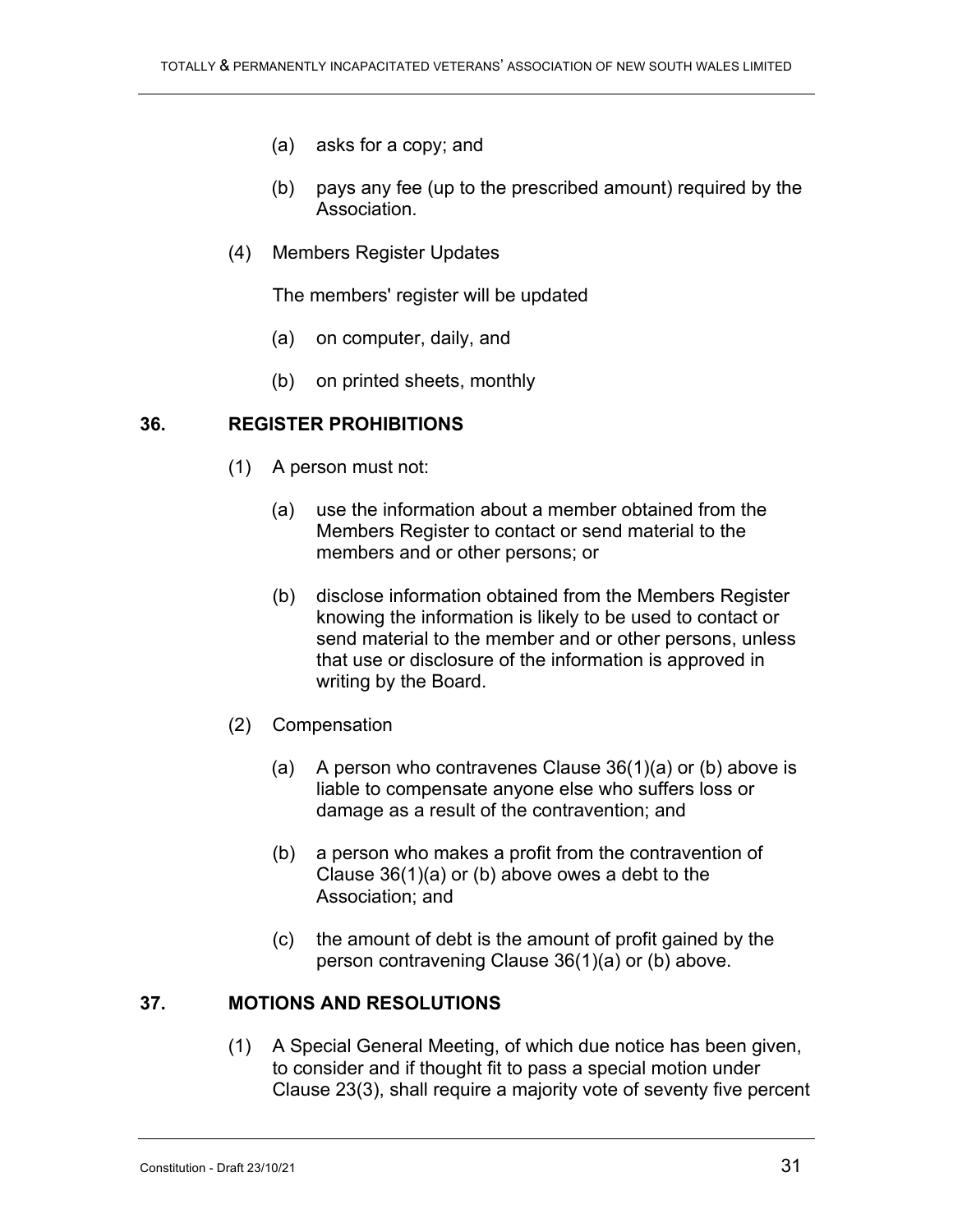(75%) of the members entitled to attend and vote in person or by proxy on such motion.

- (2) A motion at a Monthly General Meeting can only be made as a recommendation to the Board to consider.
- (3) A motion in (2) above shall require a simple majority of members present to be carried.

#### **38. INSURANCE**

- (1) The Association will cause a public risk insurance policy to be taken out to cover every director, member and employee of the Association whilst on approved Association business.
- (2) Approved Association Welfare Officers will be deemed to be on approved Association business whilst in the performance of their duties as a welfare officer.

#### **39. BANKING**

- (1) The Board of Directors will cause to be opened a cheque account with an approved banking authority in New South Wales.
- (2) All money received by the Association shall be banked into this account on a daily basis.
- (3) The signatures of any two (2) Directors (whose names are registered with the institution) will be required to operate the account.

#### **40. KEYS TO ASSOCIATION REGISTERED OFFICE AND SAFE**

(1) Key Register

The Secretary will cause to keep a key register containing the following:

- (a) name of person to whom key/s are issued;
- (b) date of Issue;
- (c) signature of person to whom key/s was issued;
- (d) the name of the authorising officer; and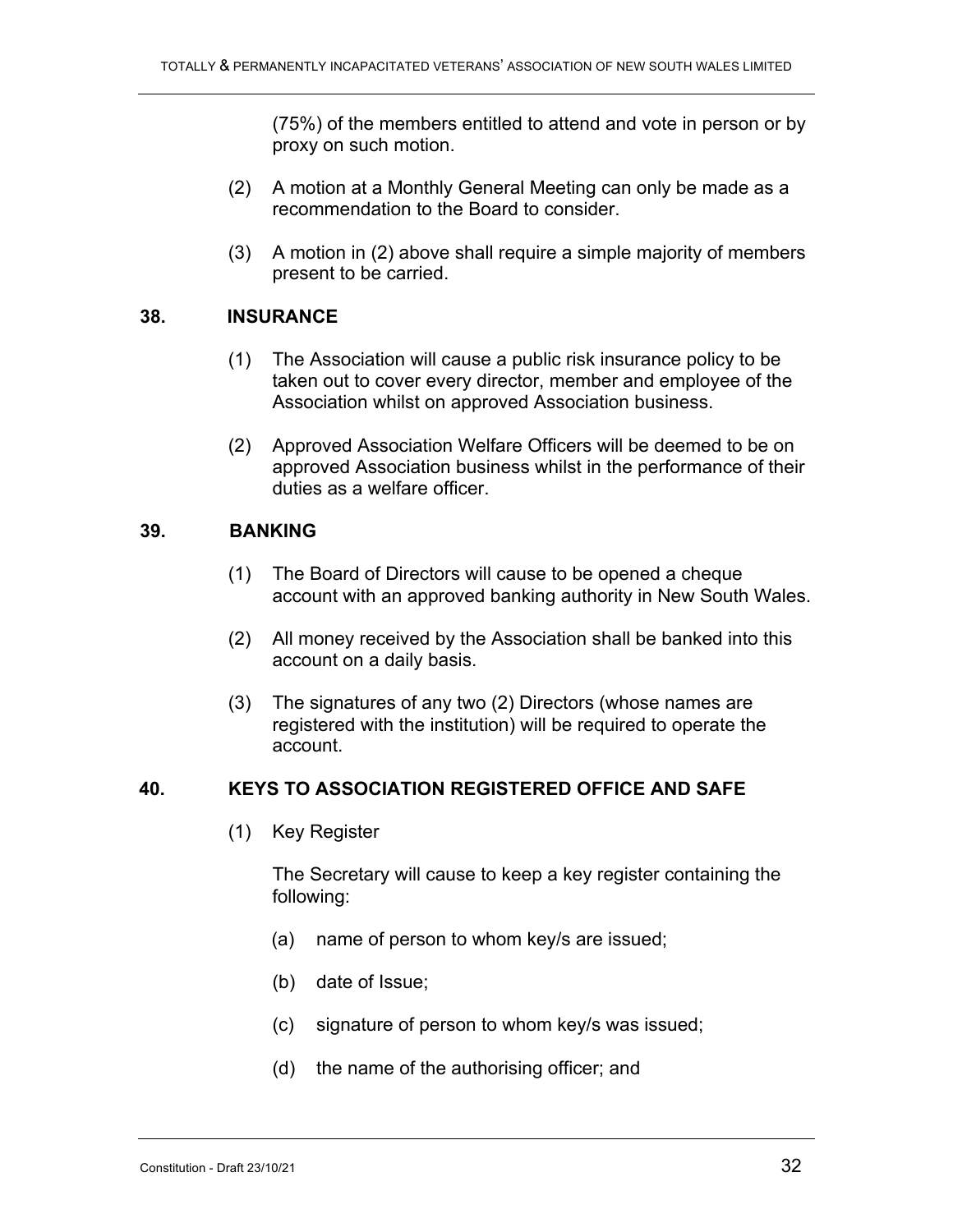- (e) the date and signature of the person to whom the key/s were returned.
- (2) Registered Office Keys

The key/s to the registered office will only be issued to those persons as authorised by the Board and/or the Secretary.

(3) Key to Association Safe

The keys to the Association safe will only be issued to those officers as authorised by the Board.

- (4) Security of Keys
	- (a) Officers and persons to whom keys are issued are to take the fullest of security measures to ensure they do not fall into unauthorised hands.
	- (b) Lost or stolen keys must be reported immediately to the President, a member of the Board and/or the Secretary who will take immediate action to advise the Security Officers at the place of the registered office, that keys to the Association's premises and/or safe have been lost or stolen.
	- (c) The name of the Security Officer, the date and the time the advice was given must be tendered in writing to the Secretary on the next working day.
- (5) Tampering With Keys

Police are to be notified immediately should any evidence be found that the key(s) to the registered office and/or safe have been tempered with or attempted to be duplicated in any manner.

#### **41. TPI SOCIAL AND WELFARE CLUBS**

(1) Inauguration

An amount of money (not exceeding one thousand dollars (\$1,000.00) as approved by the Board, will be paid to a TPI Social and Welfare Club on inauguration.

(2) Number of Members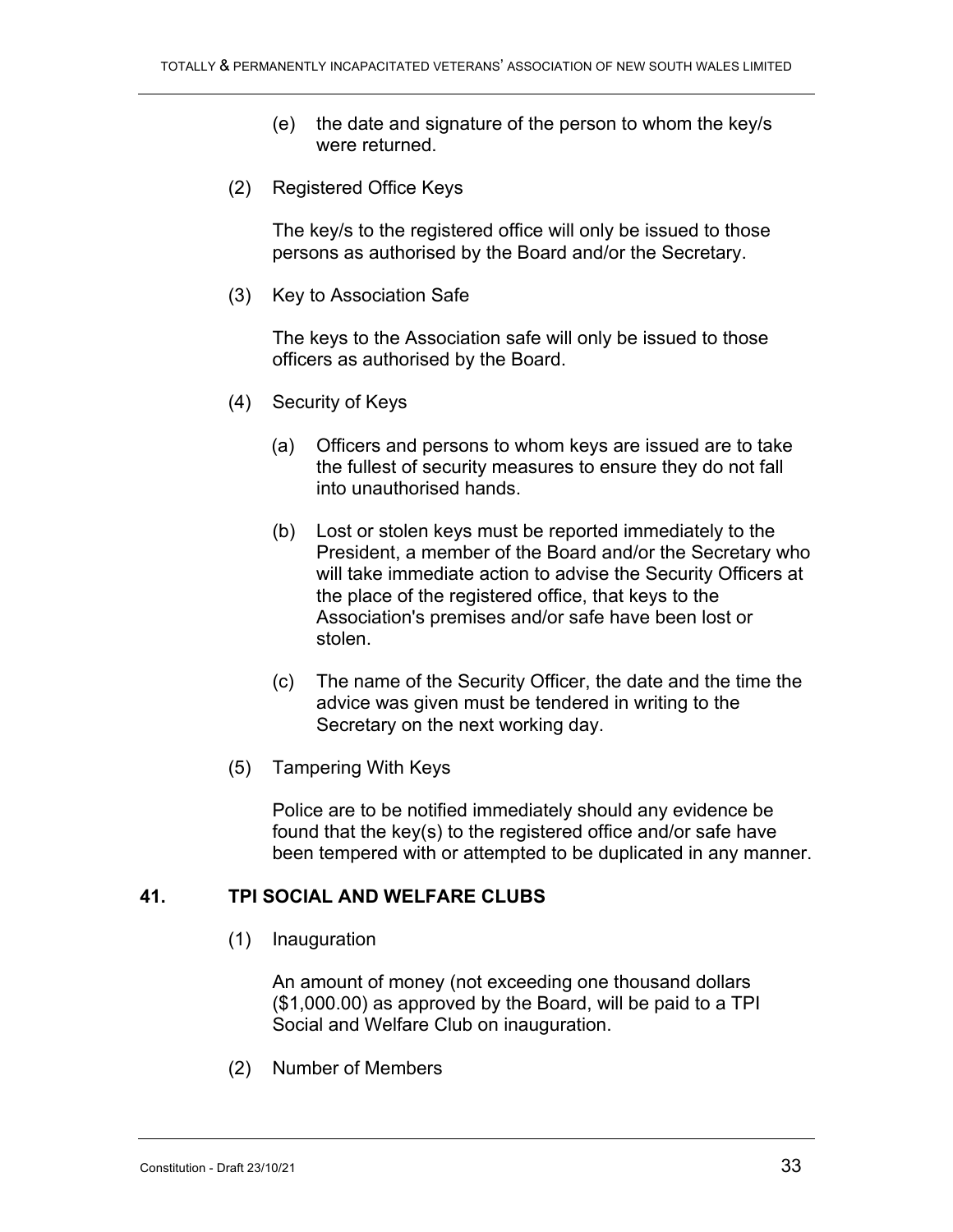The minimum number of financial Association members required to form a TPI Social and Welfare Club will be twenty (20) members or such lesser number as the Board may authorise depending on circumstances.

(3) Constitution

Upon inauguration, the newly formed Club must pass a resolution accepting the Constitution as promulgated from time to time by the Association for TPI Social and Welfare Clubs, as provided by the Board and forward it duly signed to the Association within seven (7) days of inauguration together with the names, addresses and phone numbers of each elected committee and welfare officers.

- (4) Appointment of and Winding Up of TPI Social and Welfare Club
	- (a) Upon inauguration, a TPI Social and Welfare Club will be autonomous insofar as the administration of the Club is concerned but shall remain responsible to the Association.
	- (b) The decision to wind up a TPI Social and Welfare Club can only be resolved by the Directors or at an AGM or Special General Meeting of the Social and Welfare Club especially convened to discuss the matter.
	- (c) Upon the resolution to wind up the Club at a meeting convened under (b) above, notification of such decision will be forwarded to the Association forthwith, together with (after all debts have been satisfied), all books (including audited financial statements), bank statements and cheque butts.

#### **42. TRAVELLING ARRANGEMENTS**

- (1) Association to Make Arrangements
	- (a) The Board will seek from reputable airlines or bus companies the most economical cost of travel and as necessary book such seat(s) on the acceptance of the airline and/or bus company offer; or
	- (b) The Board may authorise a director or member travelling to Sydney or such other destination to arrange his own transport.